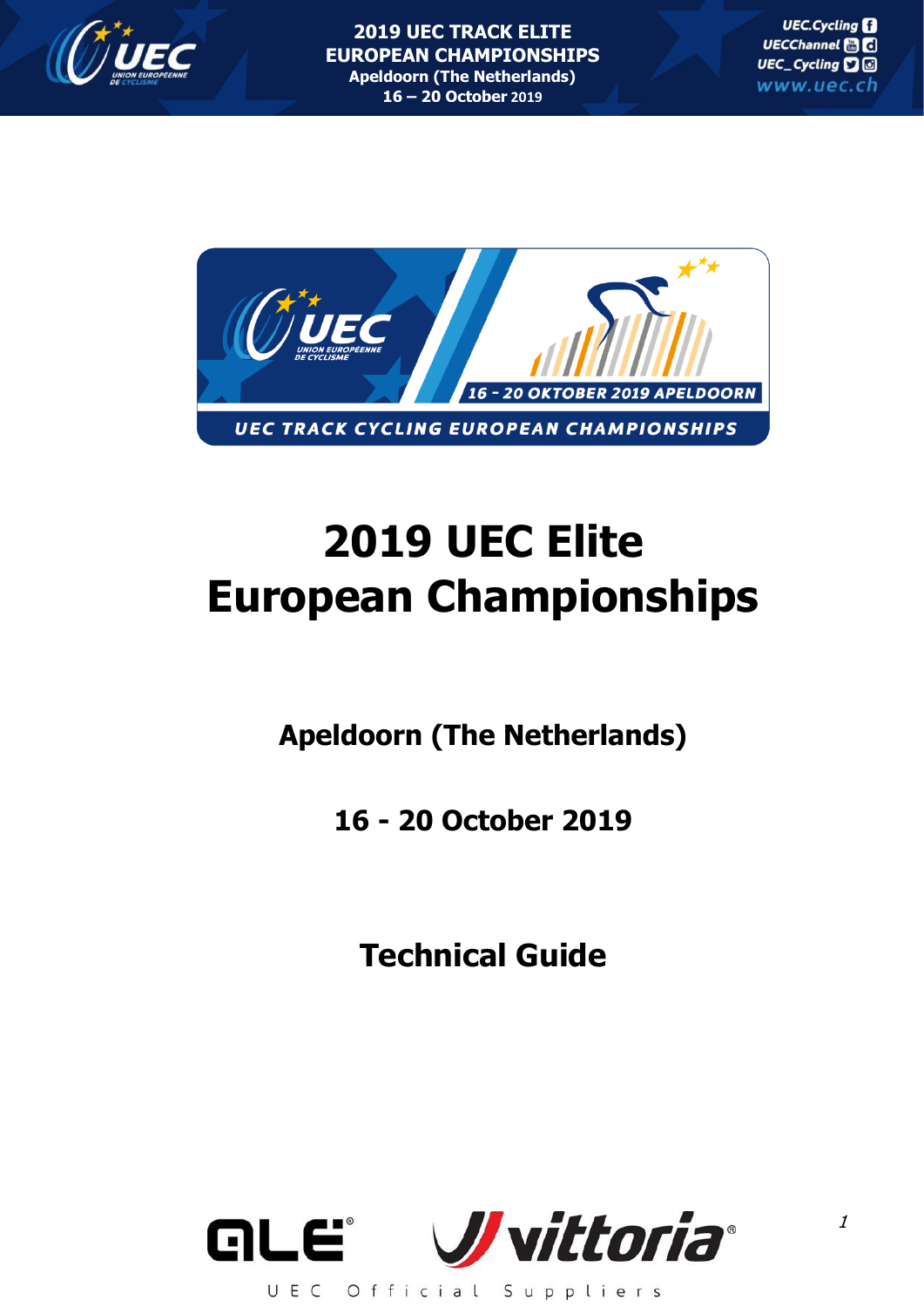

## **1. ORGANIZATION**

#### **1.1. LOCAL ORGANIZING COMMITTEE (LOC)**

Libéma Profcycling Phone: +31 73 5233379 Postbus 4035201 AK 's Hertogenbosch E-mail: [profcycling@libema.nl](mailto:profcycling@libema.nl) Website: [www.libemaprofcycling.com](http://www.libemaprofcycling.com/) website event: [www.ekbaanwielrennen.nl](http://www.ekbaanwielrennen.nl/)

## **EXECUTIVE COMMITTEE**

OC President Mr Martin de Kok

Legal Advisor **Mr Gerrit Vixseboxse** Sales Mr Rene Bergmans Sport Mrs Anouk Haanties Technical and logistic Mr Rens Kamphuis Side Events Mr Karsten van Zeijl Administration Mrs Hanneke Zondag Personnel Mr René Blom

Event Managers Mr Rens Kamphuis Mrs Anouk Haantjes Marketing/Media Mr Martin Boomkamp

#### **1.2. UEC REPRESENTATIVES**

UEC General Secretary Mr Enrico Della Casa (ITA) UEC Technical Delegate Mr Vladimiros Petsas (GRE) UEC Track Commission President Mr Jos Smets (BEL) UEC Track Commission Members Mr Daniel Gisiger (SUI)

#### **1.3. COMPOSITION OF THE COMMISSAIRES PANEL**

President of the Commissaires Panel Mr Alexander Donike (GER) UCI Commissaire – Starter tba UCI Commissaire – Judge referee Mr Martin Bruin (NED) National Elite Commissaire Mr Edwin Cruijssen (NED) National Commissaire Mr Gerrit Roelofsen (NED) National Commissaire Mr Erik Nieswaag (NED) National Commissaire Mr Leo van der Linden (NED) National Commissaire Mr Nico Knol (NED) National Commissaire Mr Fred van Dorland (NED) National Commissaire Mr Jan Kremer (NED) National Commissaire tba (NED)

UEC Management Committee Mr Rocco Cattaneo (SUI), President Mrs Agata Lang (POL), Vice President Mr Alejandro Martin (ESP) UEC Press Officer Mr Stefano Bertolotti (ITA) UEC Photographer Mr Roberto Bettini (ITA)

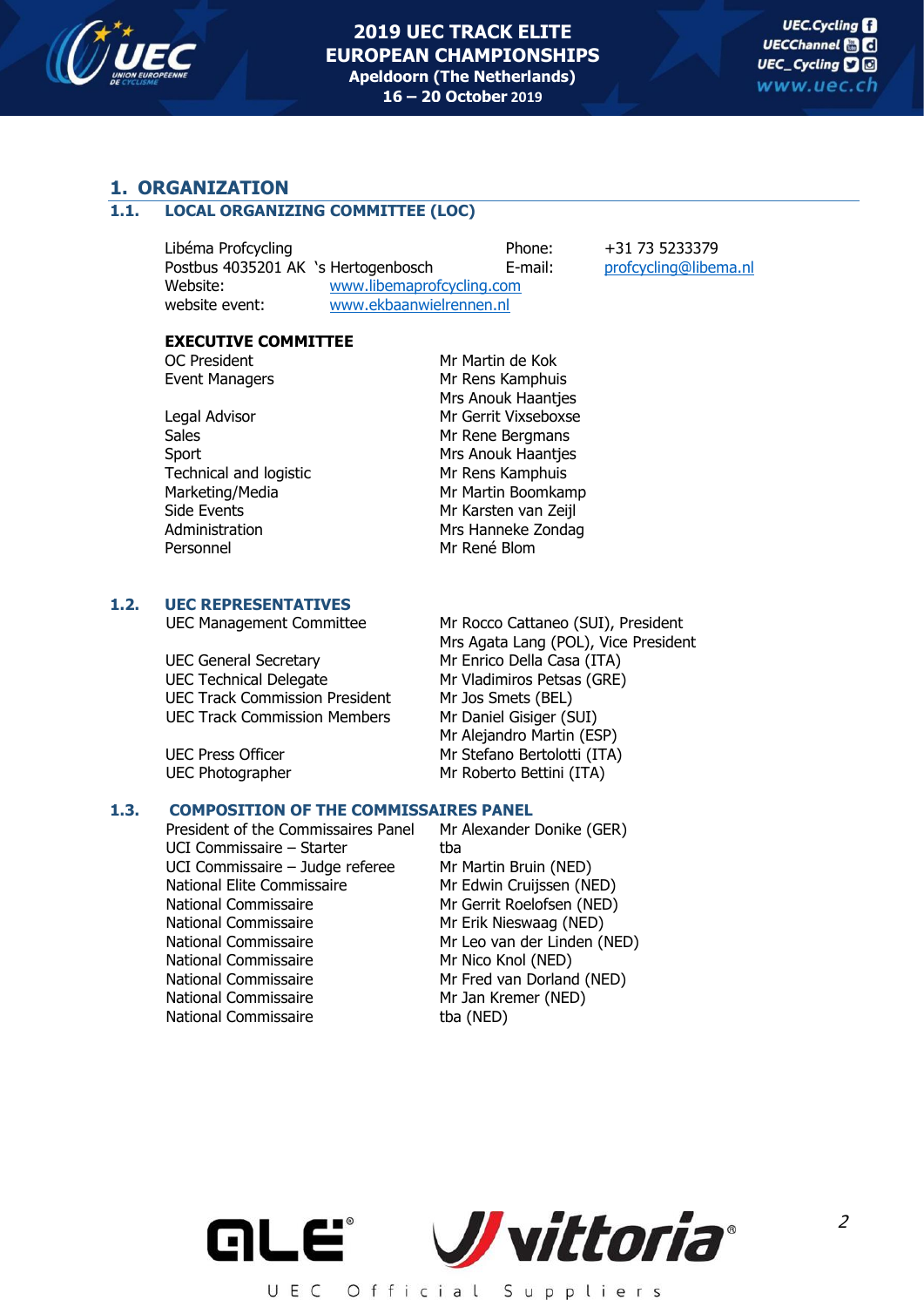

Speaker tba

UEC Timing / Results Mr Humberto Uribe (MEX) UEC Race Secretary Mr Lino Nossa (POR) UEC Secretariat Supervisor Mrs Doris Turin (SUI)

Speaker Mr John Vingerling (NED)

## **1.4. ANTIDOPING CONTROL**

Doping control Officer appointed by CADF: Mrs Karen Hargrave (FRA)

Mr Marko Procikevic (SRB)

## **2. GENERAL INFORMATION**

#### **2.1. TRAVEL AND ACCOMMODATION**

Travel and accommodation expenses to and from Apeldoorn must be covered by the National Federations.

Nearest International airport: Schiphol App. 100 km. from the velodrome and takes an hour by car. It takes 1 hour and 30 minutes by train.

To travel by public transport to Omnisport Apeldoorn, you can your journey via **https://www.ns.nl/en or https://9292.nl/en.**

#### **Omnisport**

Transfers from/to the airport to accommodation/venue can be arranged by the official travel agency: CSE, Anna Cox Tel: +44 121 647 4091 E-mail: anna.cox@cseplc.com

All participants must hold a valid passport or identity card.

#### **2.2. VISAS**

Visa obligations must be respected. Each Federation is responsible for obtaining documents for their delegation appropriate entries.

For all invitation letter requests please contact the UEC: [mail@uec.ch](mailto:mail@uec.ch)

All riders and attendants must hold insurance valid in the Netherlands.

#### **2.3. OFFICIAL ADDRESS OF THE COMPETITION VENUE**

#### **Omnisport Apeldoorn**

De Voorwaarts 55 7318 MA Apeldoorn - The Netherlands Phone: (+31) 55 368 46 11 e-mail: [profcycling@libema.nl](mailto:profcycling@libema.nl) website: www.omnisportapeldoorn.nl

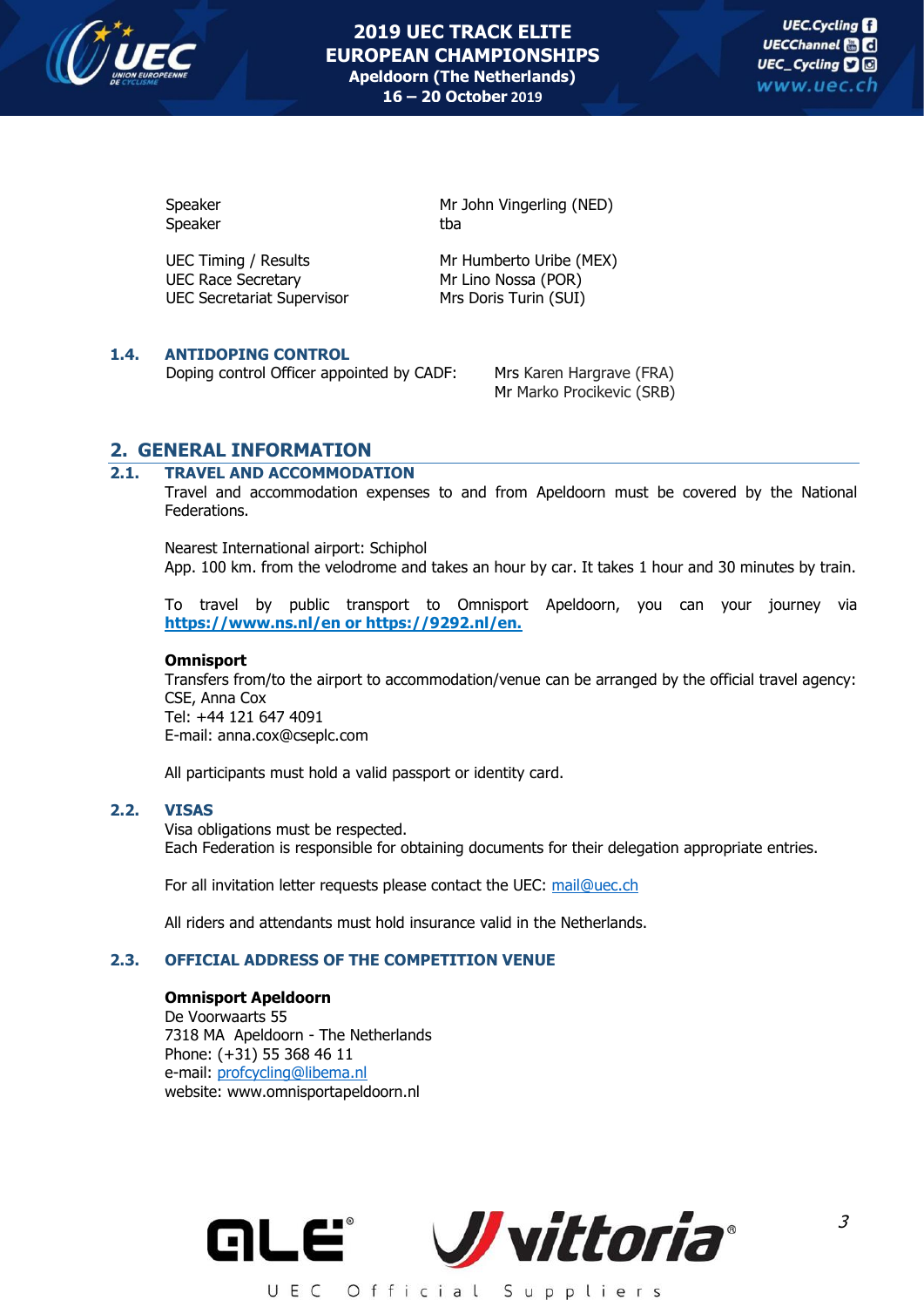

#### **2.4. TRACK**

Length: 250 meters (Olympic distance) Indoor track Surface: The Accoya wood is uniform in all its aspects over the entire track surface.

Bends inclination: 44° Straight inclination: 13°

#### **VENUE LAYOUT – INFIELD LAYOUT**



#### **GROUND FLOOR**

- 1. ENTRANCE TEAMS
- 2. ANTI-DOPING ROOM
- 3. PERMANENCE
- 4. ACCREDITATION
- 5. DRESSING ROOMS
- 6. UEC OFFICE + COMMISSAIRES ROOM
- 7. MAIN ENTRANCE

#### **INFIELD**

- 8. RIDERS ENTRANCE INFIELD
- 9. PRESS ENTRANCE INFIELD
- 10. TEAM PIT AREA
- 11. WARMING UP AREA/MEDICAL TEAM
- 12. PODIUM ZONE
- 13. AWARD WAITING ZONE
- 14. COMMISSAIRES
- 15. PRESS

**Note 1:** During official trainings the bar and kitchen in the Sportcafe, on the first floor, will be open. **Note 2:** During competition days the counters on the 2nd floor will be open for any food purchases.

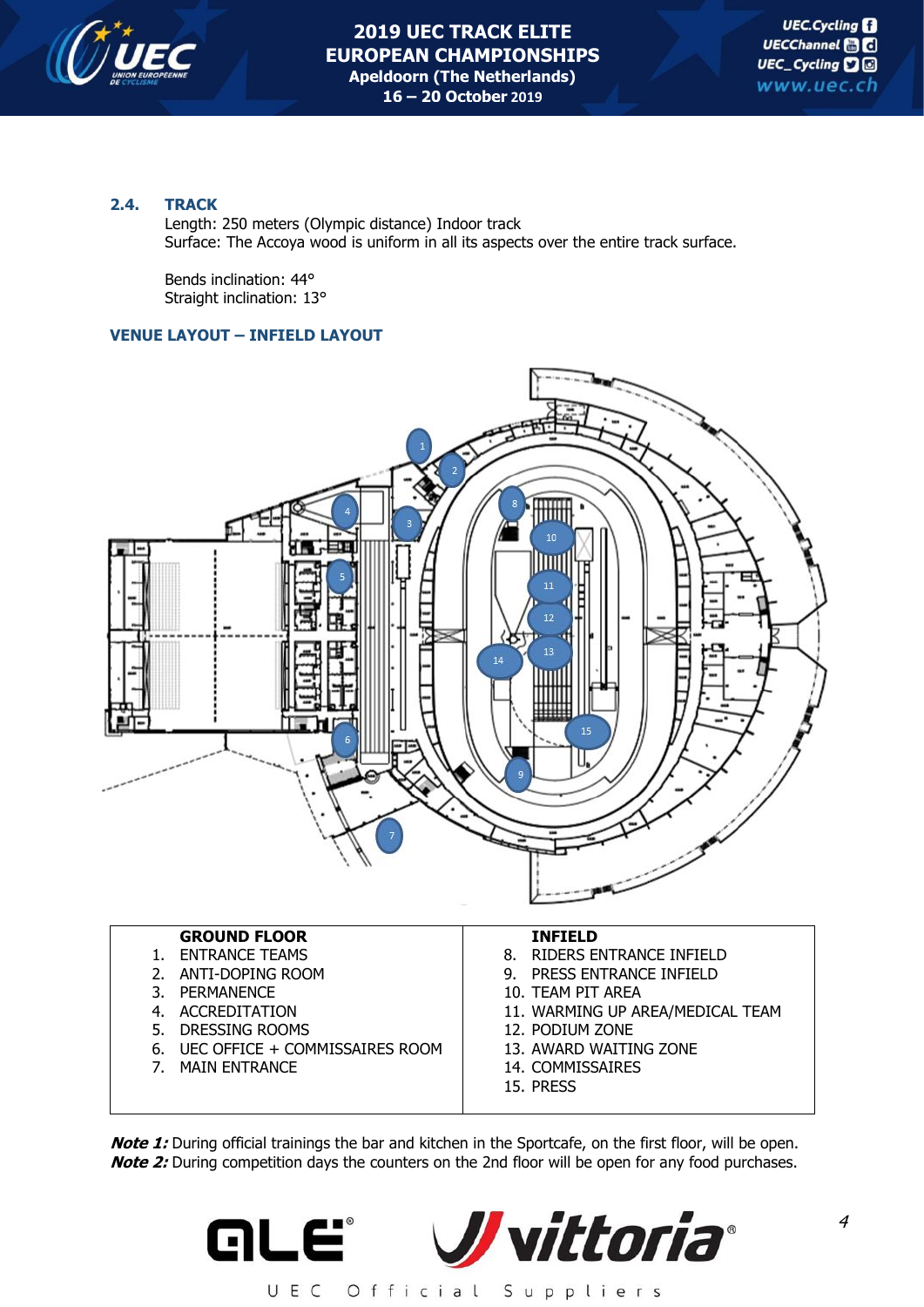

#### **2.5. ACCOMMODATION OFFICIAL UEC HOTEL:**

Van der Valk Hotel Apeldoorn Landgoedlaan 26, Apeldoorn

#### **OFFICIAL LOC HOTEL:** Fletcher Hotel-Restaurant Apeldoorn Soerenseweg 73, Apeldoorn

For all guests interested in staying at the official hotel during the 2019 UEC Track Cycling European Championships, please make all bookings through: Anna Cox CSE Tel: +44 121 647 4091 Email: [anna.cox@cseplc.com](mailto:anna.cox@cseplc.com)

CSE has secured three hotels (see booking form) for teams participating in the 2019 UEC European Championships in Apeldoorn. Each hotel has become very popular with teams over the years and they are all looking forward to hosting us again in October.

Please make all bookings through: Anna Cox at CSE Email: [anna.cox@cseplc.com](mailto:anna.cox@cseplc.com) Tel: +44 121 647 4091 Address: CSE, Alexander Stadium, Walsall Road, Birmingham. B42 2LR. England

**IMPORTANT NOTE :** CSE cannot organize any hotel-velodrome-hotel shuttles if teams have not booked through CSE.

#### **Booking form:**

[https://ekbaanwielrennen.nl/wp-content/uploads/2019/03/CSE-Accommodation-and-Meals-Booking-Form-Apel](https://ekbaanwielrennen.nl/wp-content/uploads/2019/03/CSE-Accommodation-and-Meals-Booking-Form-Apeldoorn.pdf)[doorn.pdf](https://ekbaanwielrennen.nl/wp-content/uploads/2019/03/CSE-Accommodation-and-Meals-Booking-Form-Apeldoorn.pdf)

#### **2.6. MEDICAL – EMERGENCY – LOCAL AUTHORITIES**

A team of doctors and paramedics will be present onsite throughout official training sessions and competitions. The medical team via Sportdokters will be based in the track center during official training and racing days.

The medical team will also have the exclusive use of a first aid room on the ground floor.

Outside (official) training and competition sessions, emergency medical care is available through the national public health for medical care. They are contacted in an emergency by dialing 112.

#### **HOSPITAL**

Hospital (7.1 km distance from Omnisport) Gelre Hospitals Apeldoorn Arnold Schweitzerlaand 31 Apeldoorn 055-5818181

#### **VENUE EVACUATION**

In the event that an evacuation of the building is required, please follow the instructions of the security and stewarding personnel. Please exit the building calmly and quickly and gather near P1 or P7.

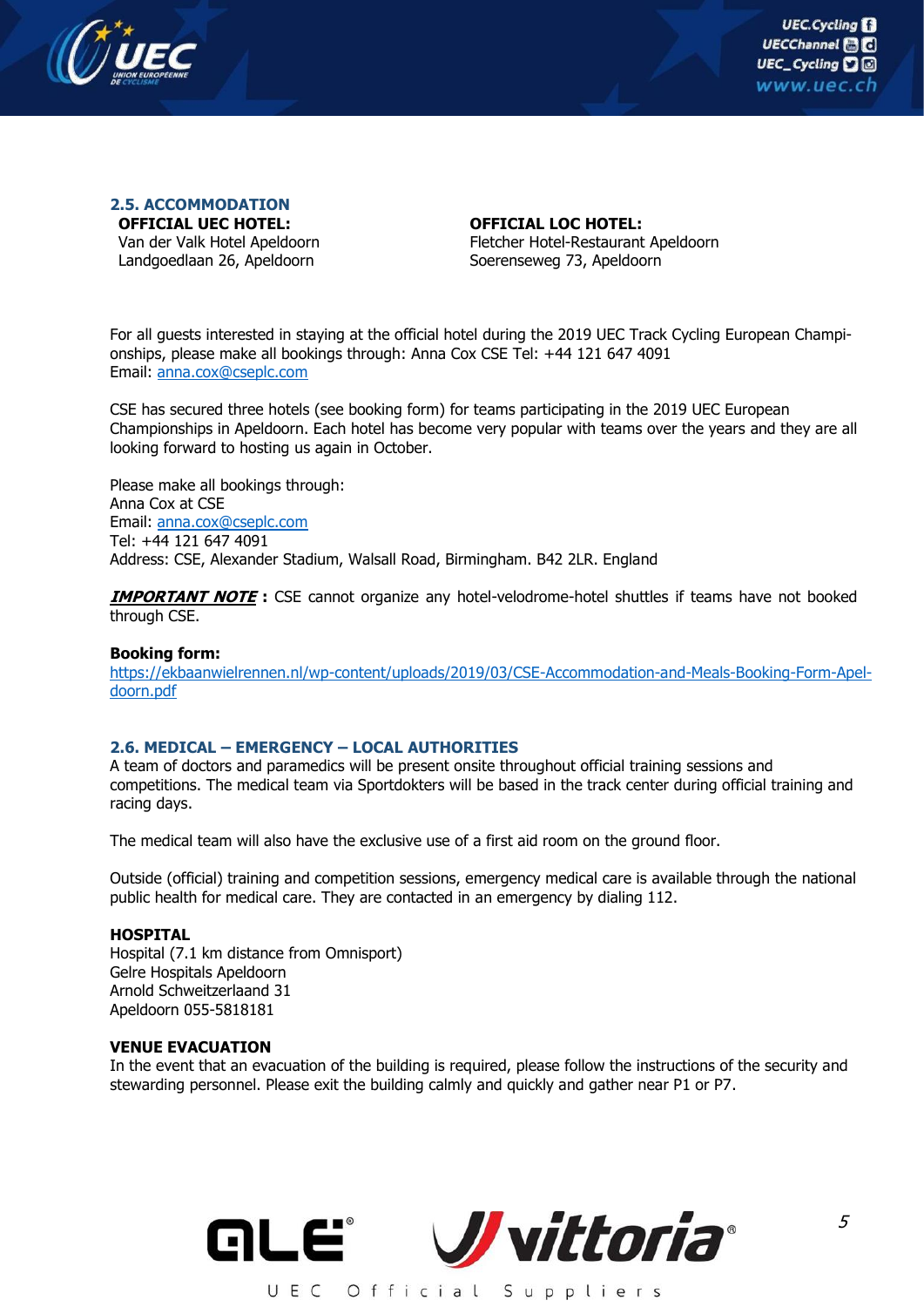

#### **RIDERS SAFETY ON THE ROADS**

- Whilst out on the roads remember to not drive on the high way.
- After dark you will require a front and back light fitted to your bike.
- Ensure you adhere to all road signs and do not ride on the footway, this is illegal and may result in a fine.
- Please make sure you have your ID with you when you are outside the venue.

## **3. TEAM SERVICES**

#### **3.1. ACCREDITATION**

Team Accreditations can be collected from Monday 14<sup>th</sup> October at the accreditation centre located on the ground floor of the Velodrome during opening hours.

Please ensure that you collect your accreditation as soon as you arrive at the Velodrome as it will be required for access to all parts of the venue. Accreditations must be worn and visible whenever you pass through accreditation controls.

#### **Accreditation centre opening times**

| Monday    | 14th October             | 18:00 - 20:00 *only for Organization Accreditation |
|-----------|--------------------------|----------------------------------------------------|
| Tuesday   | 15 <sup>th</sup> October | $14:00 - 18:00$<br>$09:00 - 12:00$<br>and          |
| Wednesday | 16 <sup>th</sup> October | $09:00 - 16:00$<br>$18:00 - 20:00$<br>and          |
| Thursday  | 17th October             | $13:00 - 20:00$                                    |
| Friday    | 18 <sup>th</sup> October | $12:00 - 19:00$                                    |
| Saturday  | 19th October             | $18:00 - 20:00$<br>$13:00 - 16:00$<br>and          |
| Sunday    | 20 <sup>th</sup> October | $09:00 - 15:00$                                    |

If you feel that you do not have clearance for a zone which is necessary for your work, please contact the Accreditation Centre. All accreditations grant you access to the spectator concourse but not to the spectator seats. A steward will ask people without tickets to make way for spectators. Designated seating areas are reserved for teams at the spectator concourses: H, I, J.

Please be mindful that many of the event personnel you will encounter at the velodrome are volunteers so please treat them with courtesy as without them the event would not be able to happen.

#### **Permanence**

The permanence is located **on the ground floor near by the accreditation centre**. This is where important event information can be found and training schedules, team cabins, car parking, messages and lost property.

#### **Permanence opening hours:**

| Monday    | 14th October             | $08:00 - 20:00$ |
|-----------|--------------------------|-----------------|
| Tuesday   | 15 <sup>th</sup> October | $08:00 - 20:00$ |
| Wednesday | 16th October             | $09:00 - 22:15$ |
| Thursday  | 17th October             | $12:00 - 22:30$ |
| Friday    | 18 <sup>th</sup> October | $10:30 - 22:15$ |
| Saturday  | 19th October             | $12:00 - 22:30$ |
| Sunday    | 20 <sup>th</sup> October | $08:00 - 18:30$ |

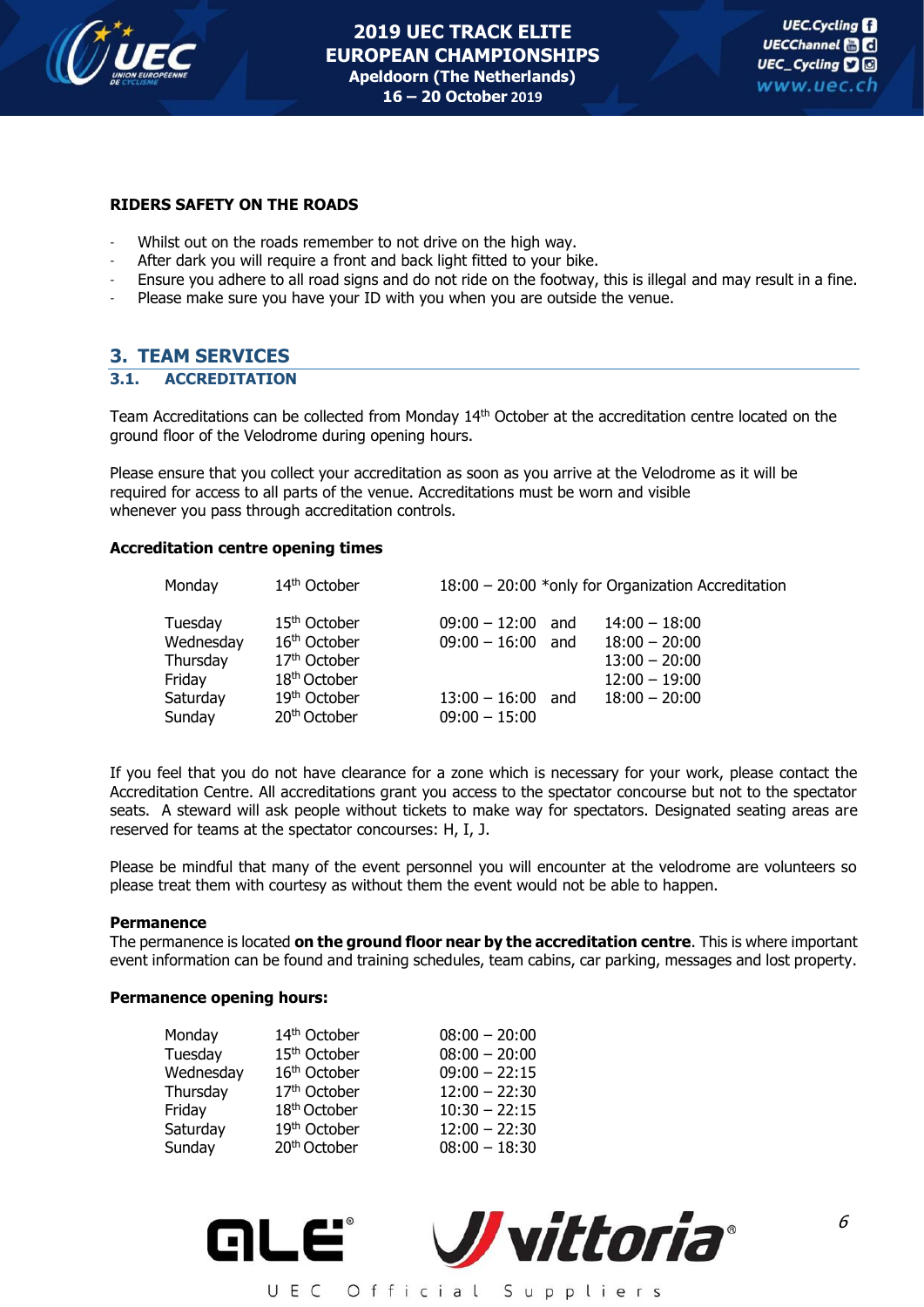

#### **3.2. COMMISSAIRES PANEL MEETING**

| Date:     | Tuesday 15 <sup>th</sup> October        |
|-----------|-----------------------------------------|
| Time:     | 10:00 until 10:30                       |
| Location: | Commissaires meeting room, ground floor |

#### **3.3. CONFIRMATION / LICENCE CHECK**

| Date:     | Tuesday 15 <sup>th</sup> October        |
|-----------|-----------------------------------------|
| Time:     | 11:00 until 13:00                       |
| Location: | Commissaires meeting room, ground floor |

Team managers must confirm all starters, presenting all licenses and provide a sample of teams' apparel.

Moreover, in order to accelerate the preparation of the start lists we would be grateful if each nation could provide us a list with the best time/result realized of their riders in timed events.

#### **3.4. TEAM MANAGERS MEETING**

Date: Tuesday 15<sup>th</sup> October Time: 19:00 Location: Business Lounge, 3rd floor

#### **Team managers can take the lift or stairs from the main entrance and follow directional signage towards the Business Lounge.**

Riders' numbers will be distributed during that meeting. We request a maximum representation of two people per team attend the meeting.

#### **Attendance is required by:**

- UEC Track Commission President
- UCI and National Commissaires
- Team Managers
- CADF doping control officer
- Event Director
- UEC Technical Delegate

#### **3.5. TEAMS PARKING AREA**

#### **Car parking on site at Omnisport Apeldoorn is limited. There are two car parks available to the velodrome: P5 / P6. (See map on page 23)**

P1 and P2, the main access car park to the Velodrome is not available to event personnel as it is reserved for the stores Mediamarkt and Decathlon. P7 is the parking place of guests of the Intratuin. Parking passes will be allocated to the teams at the accreditation centre according to the numbers of riders

entered, until to a maximum of two passes per nation.

Any further vehicles should be discussed with the team area coordinator.

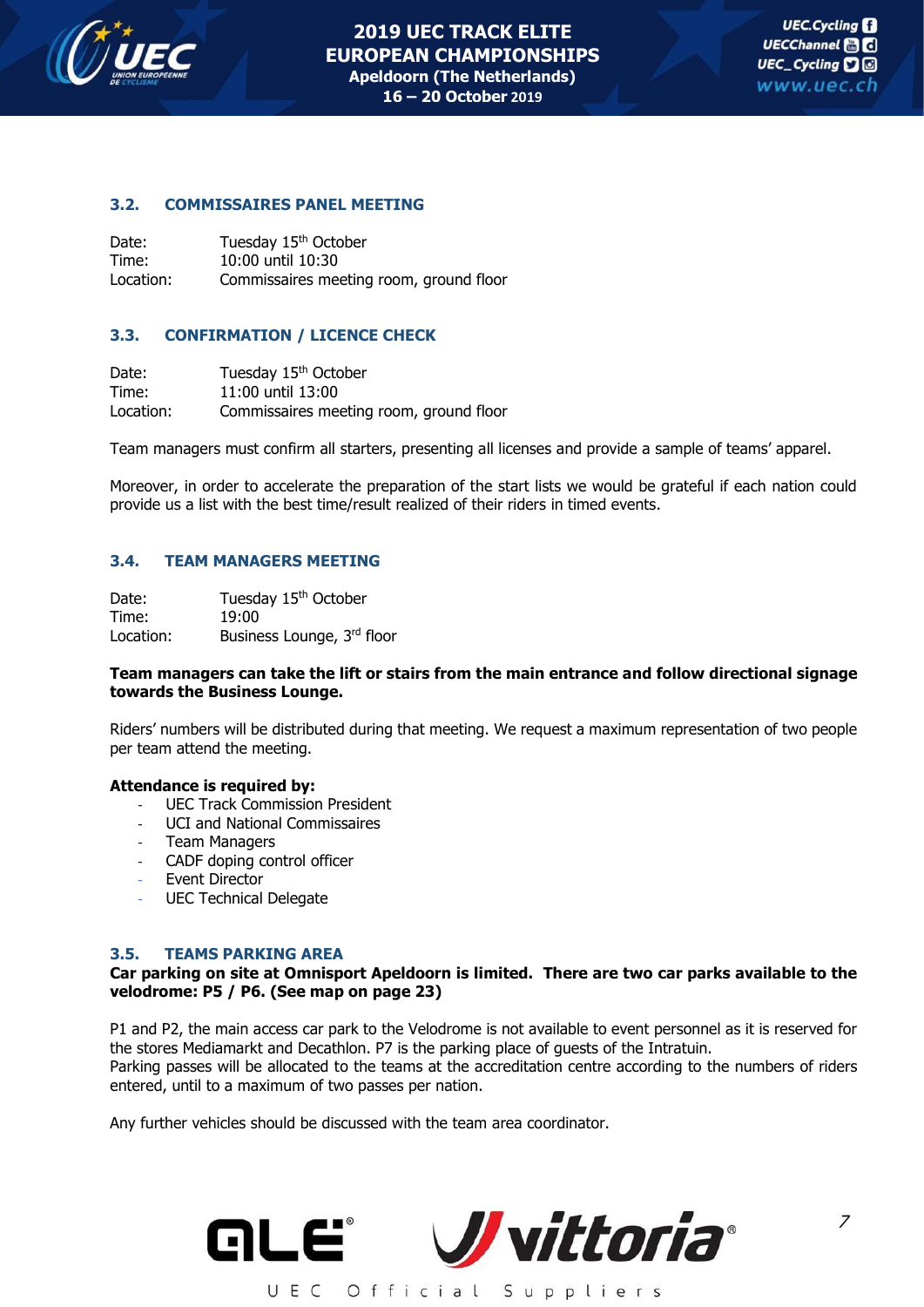

#### **3.6. TEAMS STORAGE AREA**

Storage containers are allocated to teams according to the numbers of riders entered.

The containers are located in car park 8 as per the map (page 23). Each container is provided with lightning. The team cabin area is covered by security 24 hours a day from Sunday October 13th.

Teams who arrive prior should contact: [a.haantjes@libemaprofcycling.nl](mailto:a.haantjes@libemaprofcycling.nl)

The Team Cabin Coordinator will meet each team on arrival and show you to your allocated Cabin. It is important that teams only use the cabin allocated to them. Due to the numbers of teams entered and space limitations it will be necessary for some smaller teams to share cabins.

**A security deposit of € 100,00 in cash must be paid for each key.** Please ensure you sign your key back in at the end of the event, no later than **10:00** on **Monday October 21st**. Lost/unreturned keys will be charged at € 100,00 euro per key. The deposit will be returned once the team cabin has been inspected and is left in the condition in which it was issued to you. Your deposit will not be returned if there is any damage to the team cabin and you may incur additional repair costs if the damage exceeds the initial deposit.

Lost keys – if your team misplaced the key for your team cabin, a replacement key is available from the Team Cabin Coordinator. Teams will be responsible for the cost of replacing lost keys. Key replacement cost is  $\epsilon$ 100,00 euro.

Teams will be able access the storage compound from **Sunday 13 October 13:00** until **Sunday 20 October 20:00.**

#### **3.7. TEAM BOXES (track centre)**

**Track center boxes will be available from Monday October 14th at 8h00.** Team boxes are allocated in the track center taking into account the size of each team. Due to the large number of people on the track center, the space is limited. Please ensure equipment does not excessively narrow or block walkways.

Fire Regulations insist that corridors in the track are maintained for emergency evacuation purposes. To ensure the track center can be cleared quickly and safely in an emergency please ensure equipment does not excessively narrow or block walkways. Team boxes will have one

table, chairs and bike racks. No furniture is to be removed from the allocated box, from the infield or chained up.

#### **Power supply in team boxes**

Teams boxes will be powered with 230V, standard 2-pin outlet. The venue requires that all electrical equipment meets Dutch Standards to meet safety requirements. Teams must have all appliances tested and tagged by a qualified electrician. Please do not plug extension leads into this socket or kettles, coffee machines or fan heaters as they use high power consumption and may cause the supply to fail.

**\*Wifi**: will be available for teams in the velodrome allocated area.

#### **3.8. TEAMS CHANGING ROOMS**

There are male and female changing rooms and shower facilities available at Omnisport Apeldoorn on the ground floor. Please follow the directional signage.

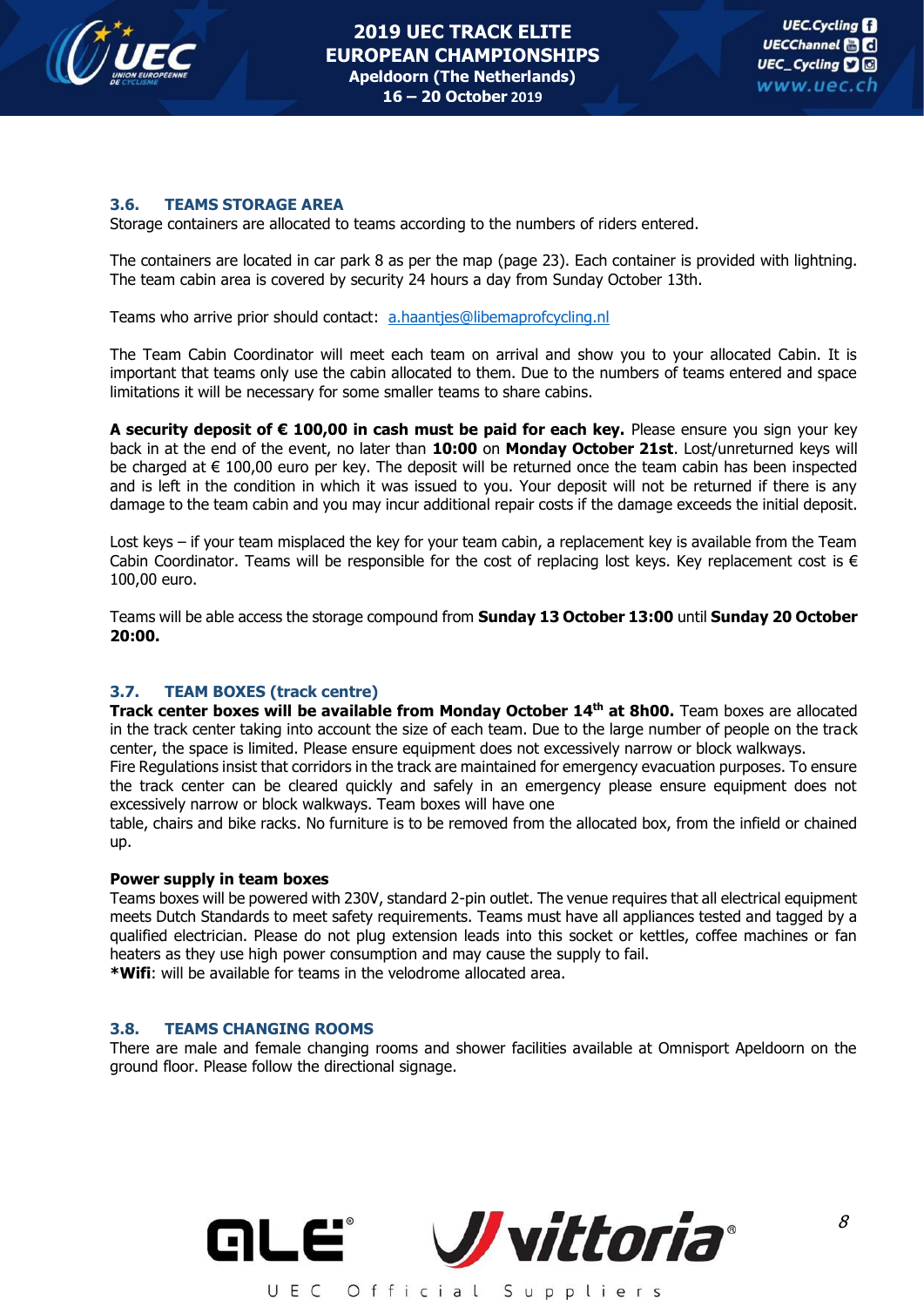

#### **3.9. ROLLERS**

Riding bicycles in the corridors of Omnisport is prohibited at all times. Bicycles are only to be ridden within the warm up zone and on the track.

A warming-up area on the infield with rollers are provided by Tacx.

#### **3.10. RIDER ICE BATHS**

The LOC will not supply ice baths. It is the responsibility of the teams to supply the ice baths. A dressing room can be available, please contact the facility manager (Peter Bourgonje) from the venue via +31 6 16 509 123.

#### **3.11. TEAM PERFORMANCE ANALYSTS**

An area is provided for sports scientists on the home straight concourse. Availability is limited.

All NF wishing to utilize this facility must book their position with the LOC, via [a.haantjes@libemaprofcycling.nl](mailto:a.haantjes@libemaprofcycling.nl) prior to arrival by the 25th September 2019. The cost of this service (included cabled internet  $- \in 190$ ) will need to be borne by the teams. Bookings will be made on a first come, first served basis.

Please note: NF will not be able to set up their own wireless networks as they interfere with other equipment in use. All "unofficial" set up will be immediately deinstalled.

## **4. MEDIA**

#### **4.1. MEDIA PERMANENCE – UEC PRESS AREA**

The Media Permanence and UEC Press area are located at the infield.

In order to access the UEC Press Area an accreditation is necessary. To apply for media accreditation, please visit the UEC website [www.uec.ch](http://www.uec.ch/)

Media accreditation and photographers' bib's can be collected during the opening hours of the accreditation centre or at the media permanence.

Please ensure that you collect your accreditation as soon as you arrive at the velodrome as it will be required for access to all parts of the venue. Accreditations must be worn and visible whenever you pass through accreditation controls.

For any further inquire please contact Mr. Stefano Bertolotti: [s.bertolotti@uec.ch.](mailto:s.bertolotti@uec.ch) Media can park their vehicle at P5, see map on page 23.

#### **4.2. INTERVIEW ZONE**

Next to the Awards Ceremony podium, a flash interview zone will be organised open for the media.

## **5. TRAINING SCHEDULE**

**Monday, 14th October**

09:00 – 13:30 Official Training 1 hour and 30 min. per group 14:30 – 19:00 Official Training 1 hour and 30 min. per group

**Tuesday, 15 th October**

09:00 – 13:30 Official Training 1 hour and 30 min. per group 14:30 – 19:00 Official Training 1 hour and 30 min. per group

Training from Starting Gates may only occur in the final 15 minutes of each session from the home straight only and under the control of the UEC Technical Delegate. **Training behind Derny or motorbike will not be permitted in any session.**

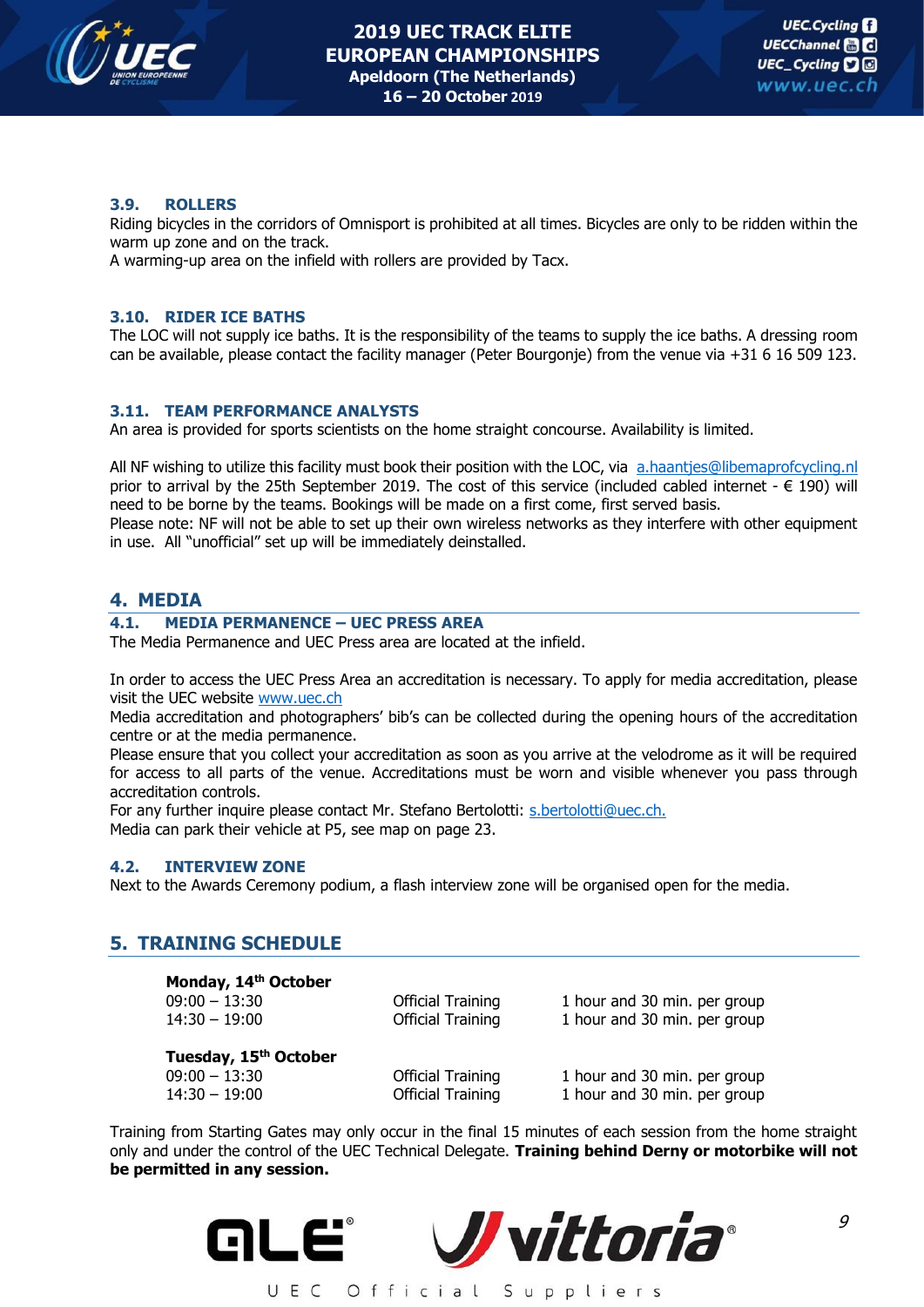

**UNOFFICIAL TRAINING:** Omnisport Apeldoorn will not be accessible to teams before the Official Training Sessions.

#### **DURING COMPETITION**

Training and warm up times before the 1st session of the day and between the 2nd session will be confirmed after the team managers' meeting.

## **6. DETAILED VENUE SCHEDULE**

#### **Monday, October 14**

| Permanence open (ground floor)          |
|-----------------------------------------|
| Venue open for Riders / Teams (door 5a) |
| Official training                       |
| Official training                       |
| Permanence/infield close                |
|                                         |

#### **Tuesday, October 15**

| 08:00           | Permanence open (ground floor)          |
|-----------------|-----------------------------------------|
| 08:00           | Venue open for Riders / Teams (door 5a) |
| $09:00 - 13:30$ | Official training                       |
| $11:00 - 13:00$ | License Check                           |
| $14:30 - 19:00$ | Official training                       |
| $19:00 - 19:45$ | Team managers meeting                   |
| 20:00           | Permanence/infield close                |

#### **Wednesday, October 16 (subject to TV schedule)**

| 09:00           | Venue open for Riders / Teams (door 5a) - Note: track closed |
|-----------------|--------------------------------------------------------------|
| 11:30           | Permanence open (ground floor)                               |
| $12:30 - 14:20$ | Warm-up session (Only for events of the day)                 |
| $12:00 - 22:30$ | Main Entrance open for audience                              |
| $14:30 - 18:00$ | Competition                                                  |
| $18.15 - 18.50$ | Warm-up session (this will be confirmed during TM Meeting)   |
| 19:00           | Competition resumes                                          |
| 21:50           | Competition finishes                                         |
| 22:15           | Permanence closes                                            |
| 23:00           | Venue and maintenance area close                             |
|                 |                                                              |

#### **Thursday, October 17 (subject to TV schedule)**

| 12:00           | Permanence open (ground floor)                             |
|-----------------|------------------------------------------------------------|
| 12:00           | Venue open for Riders / Teams (door 5a)                    |
| $13:00 - 14:50$ | Warm-up session                                            |
| $13:30 - 22:30$ | Main Entrance open for audience                            |
| $15:00 - 18:10$ | Competition                                                |
| $18:30 - 18:50$ | Warm-up session (this will be confirmed during TM Meeting) |
| 19:00           | Competition resumes                                        |
| 22:05           | <b>Competition finishes</b>                                |
| 22:30           | Permanence closes                                          |
| 23:30           | Venue and maintenance area close                           |
|                 |                                                            |

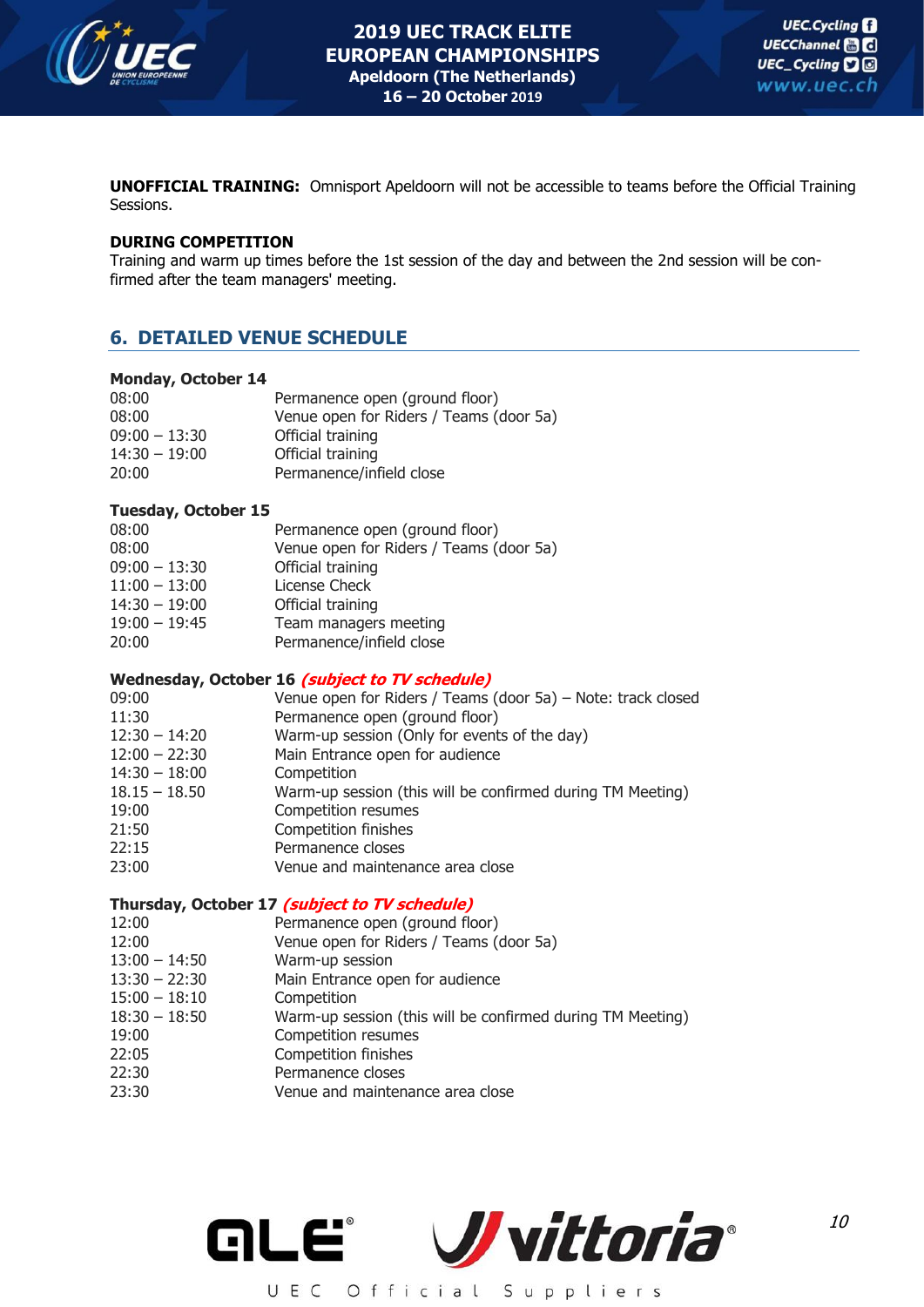

## **Friday, October 18 (subject to TV schedule)**

| 10:30           | Permanence open (ground floor)                             |
|-----------------|------------------------------------------------------------|
| 10:30           | Venue open for Riders / Teams (door 5a)                    |
| $11:30 - 13:20$ | Warm-up session                                            |
| $12:00 - 22:30$ | Main Entrance open for audience                            |
| $13:30 - 16:45$ | Competition                                                |
| $17.00 - 17.50$ | Warm-up session (this will be confirmed during TM Meeting) |
| 18:00           | Competition resumes                                        |
| 21:50           | Competition finishes                                       |
| 22:15           | Permanence closes                                          |
| 23:30           | Venue and maintenance area close                           |
|                 |                                                            |

## **Saturday, October 19 (subject to TV schedule)**

| 12:00           | Permanence open (ground floor)                             |
|-----------------|------------------------------------------------------------|
| 12:00           | Venue open for Riders / Teams (door 5a)                    |
| $13:00 - 14:50$ | Warm-up session                                            |
| $13:30 - 22:30$ | Main Entrance open for audience                            |
| $15:00 - 17:45$ | Competition                                                |
| $18:00 - 18:50$ | Warm-up session (this will be confirmed during TM Meeting) |
| 19:00           | Competition resumes                                        |
| 22:00           | Competition finishes                                       |
| 22:30           | Permanence closes                                          |
| 23:30           | Venue and maintenance area close                           |
|                 |                                                            |

#### **Sunday, October 20 (subject to TV schedule)**

| 08:00           | Permanence open (ground floor)                             |
|-----------------|------------------------------------------------------------|
| 08:00           | Venue open for Riders / Teams (door 5a)                    |
| $09:00 - 10:20$ | Warm-up session                                            |
| $09:30 - 18:00$ | Main Entrance open for audience                            |
| $10:30 - 13:00$ | Competition                                                |
| $13:15 - 13:50$ | Warm-up session (this will be confirmed during TM Meeting) |
| 14:00           | Competition resumes                                        |
| 17:10           | <b>Competition finishes</b>                                |
| 18:30           | Permanence closes                                          |
| 20:00           | Venue and maintenance area close for riders/teams/press    |
|                 |                                                            |

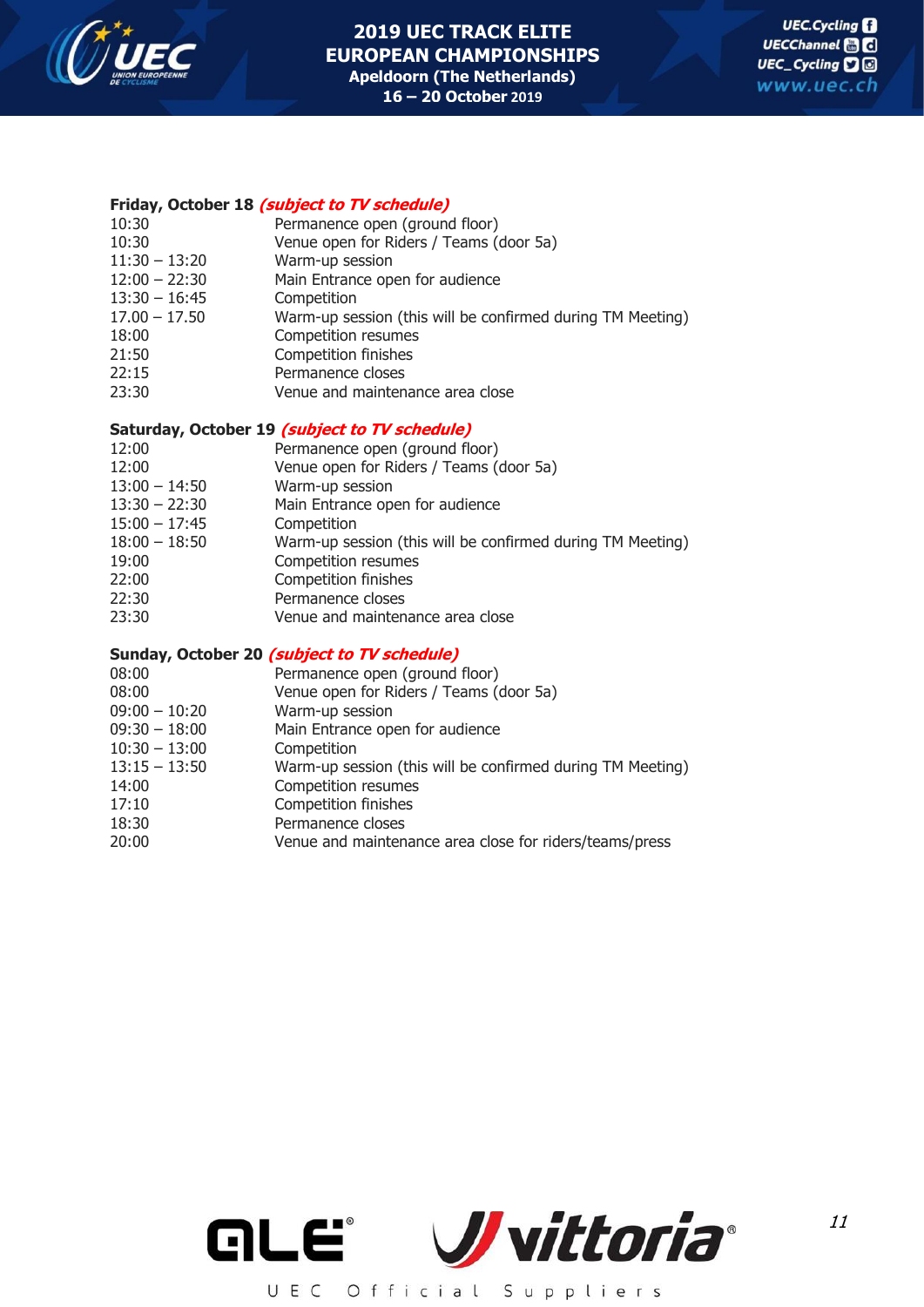

## **7. COMPETITION SCHEDULE (subject to TV schedule)**

#### **DAY 1 – Wednesday, 16 October (subject to TV schedule)**

|               |                         | DAY 1 - Wednesday, 16 October / JOUR 1 - Mercredi, 16 octobre |                             |                                      |    |
|---------------|-------------------------|---------------------------------------------------------------|-----------------------------|--------------------------------------|----|
| 11.30         | Venue Opens             | Ouverture du site                                             |                             |                                      |    |
|               | Warm Up                 | Echauffement                                                  | (only for Team Pursuit)     | (unig. Pours. par équipes)           |    |
|               |                         |                                                               |                             |                                      |    |
| 14.30 - 18.02 | W - Team Sprint         | F - Vitesse par équipes                                       | Qualifying - 2 laps         | Qualifications - 2 tours             | 20 |
|               | M - Team Sprint         | H - Vitesse par équipes                                       | Qualifying - 3 laps         | Qualifications - 3 tours             | 26 |
|               | W - Team Pursuit        | F - Poursuite par équipes                                     | Qualifying                  | <b>Qualifications</b>                | 75 |
|               | M - Team Pursuit        | H - Poursuite par équipes                                     | Qualifying                  | <b>Qualifications</b>                | 91 |
|               | <b>Break</b>            |                                                               |                             |                                      |    |
| 19.00 - 21.52 | W - Team Sprint         | F - Vitesse par équipes                                       | 1st round - 2 laps          | 1er tour - $2$ laps                  | 11 |
|               | M - Team Sprint         | H - Vitesse par équipes                                       | 1st round - 3 laps          | 1er tour - 3 laps                    | 13 |
|               | W - Scratch Race        | F - Scratch                                                   | Final / Finale 10 km        | 40 laps/tours                        | 18 |
|               | <b>M</b> - Elimination  | <b>H</b> - Elimination                                        | <b>Final</b>                | <b>Finale</b>                        | 20 |
|               | <b>W - Scratch Race</b> | F - Scratch                                                   | <b>Award ceremony</b>       | <i><b>Cérémonie Protocolaire</b></i> | 8  |
|               | <b>M</b> - Elimination  | H - Elimination                                               | <b>Award ceremony</b>       | Cérémonie protocolaire               | 8  |
|               | W - Team Pursuit        | F - Poursuite par équipes                                     | 1st round - 4 km            | 1er tour - $4 \text{ km}$            | 28 |
|               | M - Team Pursuit        | H - Poursuite par équipes                                     | 1st round - 4 km            | 1er tour - $4 \text{ km}$            | 26 |
|               | <b>W</b> - Team Sprint  | F - Vitesse par équipes                                       | Finals 3-4 & 1-2 - (2 laps) | Finales 3-4 & 1-2 - (2 tours)        | 8  |
|               | M - Team Sprint         | H - Vitesse par équipes                                       | Finals 3-4 & 1-2 - (3 laps) | Finales 3-4 & 1-2 - (3 tours)        | 8  |
|               | <b>M - Team Sprint</b>  | H - Vitesse par équipes                                       | <b>Award ceremony</b>       | <b>Cérémonie Protocolaire</b>        | 12 |
|               | <b>W</b> - Team Sprint  | F - Vitesse par équipes                                       | <b>Award ceremony</b>       | <b>Cérémonie Protocolaire</b>        | 12 |
|               |                         |                                                               |                             |                                      |    |

## **DAY 2 – Thursday, 17 October (subject to TV schedule)**

| DAY 2 - Thursday, 17 October / JOUR 2 - Jeudi, 17 octobre |                         |                           |                           |                               |                         |  |
|-----------------------------------------------------------|-------------------------|---------------------------|---------------------------|-------------------------------|-------------------------|--|
| 12.00                                                     | <b>VENUE OPENS</b>      | <b>OUVERTURE DU SITE</b>  |                           |                               |                         |  |
|                                                           | Warm Up                 | Echauffement              | (only competition riders) | (unig. coureurs engagés)      |                         |  |
|                                                           |                         |                           |                           |                               |                         |  |
| 15.00 - 18.09                                             | W - Sprint 200m t.t     | F - Vitesse 200m c.l.m.   | Qualifying (28 qualif.)   | Qualifications (28 qualif.)   | 33                      |  |
|                                                           | M - Sprint 200m t.t.    | H - Sprint 200m c.l.m.    | Qualifying (28 qualif.)   | Qualifications (28 qualif)    | 48                      |  |
|                                                           | W - Sprint              | F - Vitesse               | $1/16$ Final              | $1/16$ Finale                 | 24                      |  |
|                                                           | M - Sprint              | H - Vitesse               | $1/16$ Final              | $1/16$ Finale                 | 36                      |  |
|                                                           | W - Sprint              | F - Vitesse               | 1/8 Final                 | 1/8 Finale                    | 24                      |  |
|                                                           | M - Sprint              | H - Vitesse               | 1/8 Final                 | 1/8 Finale                    | 24                      |  |
|                                                           | <b>Break</b>            |                           |                           |                               |                         |  |
| 19.00 - 22.04                                             | W - Sprint              | F - Vitesse               | $1/4$ Final $(1st)$       | 1/4 Finale (1ère)             | 16                      |  |
|                                                           | M - Sprint              | H - Vitesse               | $1/4$ Final $(1st)$       | 1/4 Finale (1ère)             | 16                      |  |
|                                                           | M - Scratch Race        | H - Scratch               | Final / Finale - 15 km    | 60 laps/tours                 | 23                      |  |
|                                                           | W - Sprint              | F - Vitesse               | $1/4$ Final (2nd)         | 1/4 Finale (2ème)             | 16                      |  |
|                                                           | M - Sprint              | H - Vitesse               | $1/4$ Final (2nd)         | 1/4 Finale (2ème)             | 16                      |  |
|                                                           | <b>W</b> - Elimination  | <b>F</b> - Elimination    | Final                     | <b>Finale</b>                 | 20                      |  |
|                                                           | <b>M - Scratch Race</b> | H - Scratch               | <b>Award ceremony</b>     | <b>Cérémonie Protocolaire</b> | 8                       |  |
|                                                           | <b>W</b> - Elimination  | <b>F</b> - Elimination    | <b>Award ceremony</b>     | Cérémonie protocolaire        | 8                       |  |
|                                                           | W - Sprint              | F - Vitesse               | 1/4 Final (3rd i.r.)      | 1/4 Finale (belles év.)       | 4                       |  |
|                                                           | M - Sprint              | H - Vitesse               | 1/4 Final (3rd i.r.)      | 1/4 Finale (belles év.)       | $\overline{\mathbf{4}}$ |  |
|                                                           | <b>W</b> - Team Pursuit | F - Poursuite par équipes | Finals 3-4 & 1-2 / 4 km   | Finales 3-4 & 1-2 / 4 km      | 15                      |  |
|                                                           | <b>M</b> - Team Pursuit | H - Poursuite par équipes | Finals 3-4 & 1-2 / 4 km   | Finales 3-4 & 1-2 / 4 km      | 14                      |  |
|                                                           | <b>W - Team Pursuit</b> | F - Poursuite par équipes | <b>Award ceremony</b>     | <b>Cérémonie Protocolaire</b> | 12                      |  |
|                                                           | <b>M - Team Pursuit</b> | H - Poursuite par équipes | <b>Award ceremony</b>     | Cérémonie protocolaire        | 12                      |  |
|                                                           |                         |                           |                           |                               |                         |  |

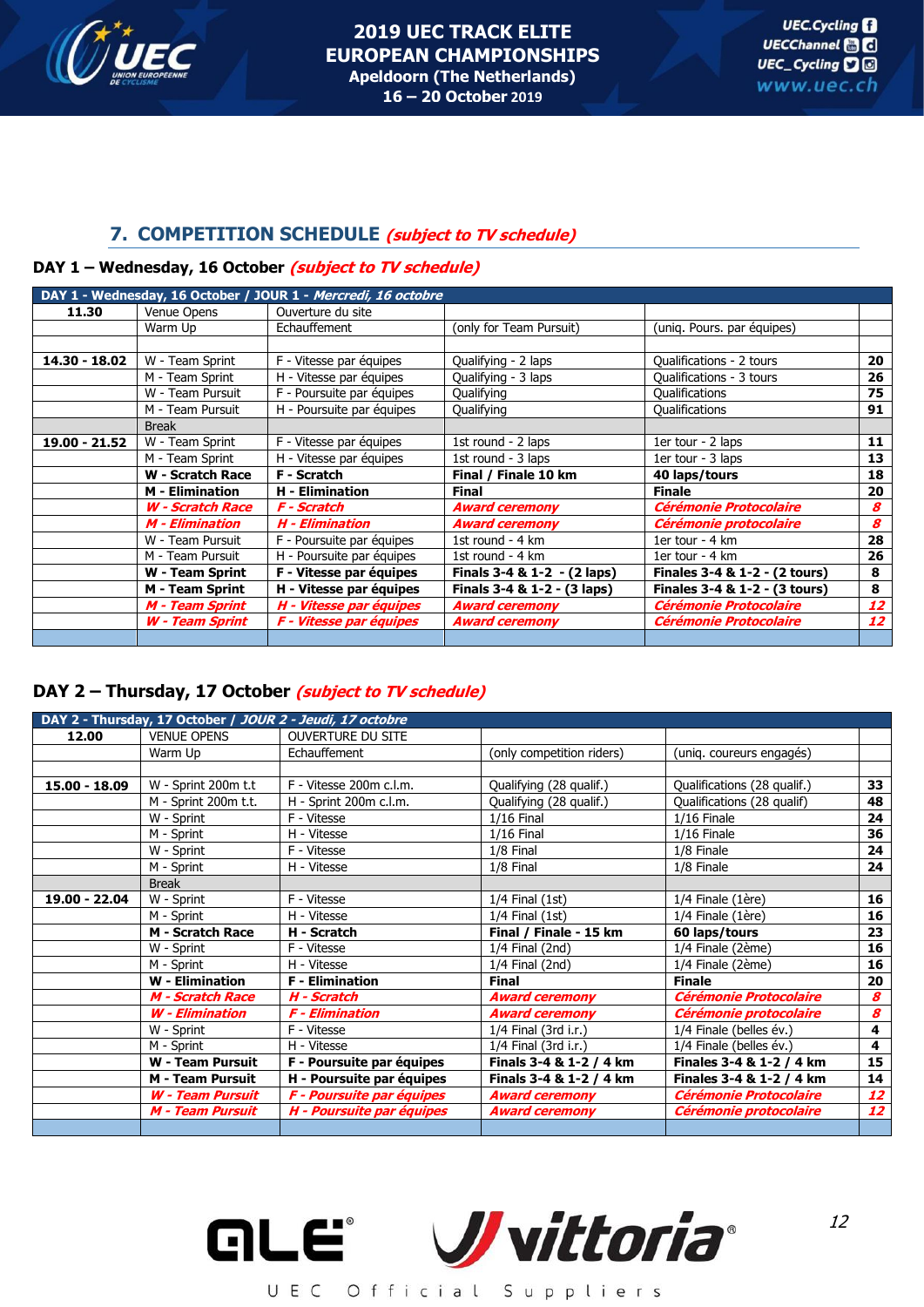

## **DAY 3 – Friday, 18 October (subject to TV schedule)**

|                 | DAY 3 - Friday, 18 October / JOUR 3 - Vendredi, 18 octobre |                                   |                                                    |                                    |                         |  |  |
|-----------------|------------------------------------------------------------|-----------------------------------|----------------------------------------------------|------------------------------------|-------------------------|--|--|
| 10.30           | <b>VENUE OPENS</b>                                         | <b>OUVERTURE DU SITE</b>          |                                                    |                                    |                         |  |  |
|                 | Warm Up                                                    | Echauffement                      | (only competition riders)                          | (uniq. coureurs engagés)           |                         |  |  |
|                 |                                                            |                                   |                                                    |                                    |                         |  |  |
| 13.30 - 16.44   | W - Omnium                                                 | Qualifications (if needed)        | Points Race - 10km - 4 sprints                     | Course aux points - 10km-4 sprints | 30                      |  |  |
|                 | M - Omnium                                                 | Qualifications (if needed)        | Points Race - 15km - 6 sprints                     | Course aux points - 15km-6 sprints | 40                      |  |  |
|                 | W - Omnium I                                               | F - Omnium I                      | Scratch Race - 7,5 km                              | Scratch - 7,5 km                   | 15                      |  |  |
|                 | M - Omnium I                                               | H - Omnium I                      | Scratch Race - 10 km                               | Scratch - 10 km                    | 15                      |  |  |
|                 | W - Individual pursuit                                     | F - Poursuite Individuelle        | Qualifications - 3 km                              | Qualifications - 3 km              | 64                      |  |  |
|                 | W - Omnium II                                              | F - Omnium II                     | Tempo Race 7,5 km                                  | Tempo Race 7,5 km                  | 15                      |  |  |
|                 | M - Omnium II                                              | H - Omnium II                     | Tempo Race 10 km                                   | Course Tempo - 10 kms              | 15                      |  |  |
|                 | <b>Break</b>                                               |                                   |                                                    |                                    |                         |  |  |
| $18.00 - 21.51$ | W - Sprint                                                 | F - Vitesse                       | $1/2$ Final $(1st)$                                | $1/2$ Finale $(1$ ère)             | 8                       |  |  |
|                 | M - Sprint                                                 | H - Vitesse                       | $1/2$ Final $(1st)$                                | 1/2 Finale (1ère)                  | 8                       |  |  |
|                 | W - Omnium III                                             | F - Omnium III                    | Elimination race                                   | Elimination                        | 18                      |  |  |
|                 | W - Sprint                                                 | F - Vitesse                       | $1/2$ Final (2nd)<br>1/2 Finale (2ème)             |                                    | 8                       |  |  |
|                 | M - Sprint                                                 | H - Vitesse                       | $1/2$ Final (2nd)                                  | 1/2 Finale (2ème)                  | 8                       |  |  |
|                 | M - Omnium III                                             | H - Omnium III                    | Elimination race                                   | Elimination                        |                         |  |  |
|                 | W - Sprint                                                 | F - Vitesse                       | 1/2 Final (3rd i.r.)                               | 1/2 Finale (belles év.)            | $\overline{\mathbf{4}}$ |  |  |
|                 | M - Sprint                                                 | H - Vitesse                       | 1/2 Final (3rd i.r.)                               | 1/2 Finale (belles év.)            | $\overline{\mathbf{4}}$ |  |  |
|                 | W - Individual pursuit                                     | F - Poursuite Individuelle        | Finals 3-4 & 1-2 / 3 km                            | Finales 3-4 & 1-2 / 3 km           | 13                      |  |  |
|                 | <b>W</b> - Individual pursuit                              | <b>F - Poursuite Individuelle</b> | <b>Award ceremony</b>                              | Cérémonie protocolaire             | $\boldsymbol{s}$        |  |  |
|                 | W - Sprint                                                 | $\overline{F}$ - Vitesse          | Finals 3-4 & 1-2 (1st)                             | Finales 3-4 & 1-2 (1ère)           | 8                       |  |  |
|                 | M - Sprint                                                 | H - Vitesse                       | Finals 3-4 & 1-2 (1st)                             | Finales 3-4 & 1-2 (1ère)           | 8                       |  |  |
|                 | W - Omnium IV                                              | <b>F</b> - Omnium IV              | Points race -<br>Course aux points 20 km           | 80 laps/tours- 8 sprints           |                         |  |  |
|                 | W - Sprint                                                 | F - Vitesse                       | Finals 3-4 & 1-2 (2nd)                             | Finales 3-4 & 1-2 (2ème)           | 8                       |  |  |
|                 | M - Sprint                                                 | H - Vitesse                       | Finals 3-4 & 1-2 (2nd)<br>Finales 3-4 & 1-2 (2ème) |                                    | 8                       |  |  |
|                 | <b>W</b> - Omnium                                          | F - Omnium                        | <b>Award ceremony</b>                              | Cérémonie protocolaire             | $\boldsymbol{s}$        |  |  |
|                 | <b>M</b> - Omnium IV                                       | H - Omnium IV                     | Points race -<br>Course aux points 25 km           | 100 laps/tours-10 sprints          | 32                      |  |  |
|                 | W - Sprint                                                 | F - Vitesse                       | Finals 3-4 & 1-2 (3rd i.r.)                        | Finales 3-4 & 1-2 (belles év.)     | $\overline{\mathbf{4}}$ |  |  |
|                 | M - Sprint                                                 | H - Vitesse                       | Finals 3-4 & 1-2 (3rd i.r.)                        | Finales 3-4 & 1-2 (belles év.)     | $\overline{\mathbf{4}}$ |  |  |
|                 | M - Omnium                                                 | H - Omnium                        | <b>Award ceremony</b>                              | Cérémonie protocolaire             | $\boldsymbol{s}$        |  |  |
|                 | <b>W</b> - Sprint                                          | F - Vitesse                       | <b>Award ceremony</b>                              | Cérémonie protocolaire             | 8                       |  |  |
|                 | M - Sprint                                                 | H - Vitesse                       | <b>Award ceremony</b>                              | Cérémonie protocolaire             | $\boldsymbol{s}$        |  |  |
|                 |                                                            |                                   |                                                    |                                    |                         |  |  |

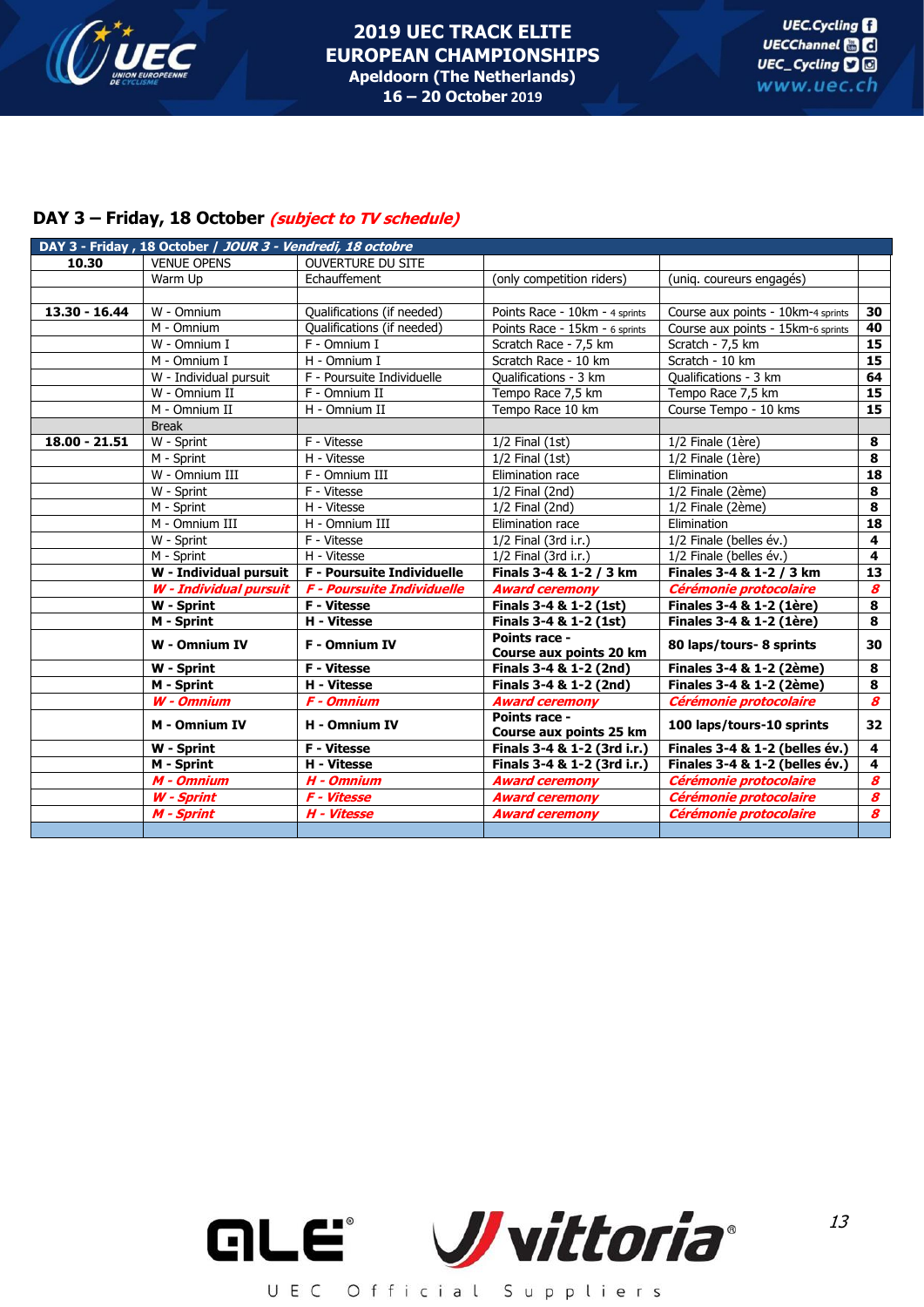

#### **DAY 4 – Saturday, 19 October (subject to TV schedule)**

|               | DAY 4 - Saturday, 19 October / JOUR 4 - Samedi, 19 octobre |                                   |                           |                               |                 |
|---------------|------------------------------------------------------------|-----------------------------------|---------------------------|-------------------------------|-----------------|
| 12.00         | <b>VENUE OPENS</b>                                         | <b>OUVERTURE DU SITE</b>          |                           |                               |                 |
|               | Warm Up                                                    | Echauffement                      | (only competition riders) | (unig. coureurs engagés)      |                 |
|               |                                                            |                                   |                           |                               |                 |
| 15.00 - 17.42 | W - Keirin                                                 | F - Keirin                        | 1st round                 | 1er tour de compéttion        | 12 <sub>2</sub> |
|               | M - Keirin                                                 | H - Keirin                        | 1st round                 | 1er tour de compétition       | 24              |
|               | M - Individual pursuit                                     | H - Poursuite Individuelle        | Qualifications - 4 km     | Qualifications - 4 km         | 90              |
|               | W - Keirin                                                 | F - Keirin                        | Repechages 1st round      | Repêchages 1er tour           | 12              |
|               | M - Keirin                                                 | H - Keirin                        | Repechages 1st round      | Repêchages 1er tour           | 24              |
|               | <b>Break</b>                                               |                                   |                           |                               |                 |
| 19.00 - 22.02 | W - Keirin                                                 | F - Keirin                        | 1/2 Final                 | 1/2 Finale                    | 9               |
|               | M - Keirin                                                 | H - Keirin                        | 1/2 Final                 | 1/2 Finale                    | 9               |
|               | M - Individual pursuit                                     | <b>H</b> - Poursuite Individuelle | Finals 3-4 & 1-2 / 4 km   | Finales 3-4 & 1-2 / 4 km      | 15              |
|               | <b>W- Points race</b>                                      | <b>F</b> - Course aux Points      | Final / Finale - 25 km    | 100 laps/tours - 10 sprints   | 37              |
|               | M - Individual pursuit                                     | H - Poursuite Individuelle        | <b>Award ceremony</b>     | Cérémonie protocolaire        | 8               |
|               | <b>W</b> - Points race                                     | F - Course aux Points             | <b>Award ceremony</b>     | <b>Cérémonie Protocolaire</b> | 8               |
|               | <b>M</b> - Points race                                     | <b>H</b> - Course aux Points      | Final / Finale 40 km      | 160 laps/tours - 16 sprints   | 52              |
|               | W - Keirin                                                 | F - Keirin                        | Final places 7 to 12      | Finale places 7 à 12          | 5               |
|               | W - Keirin                                                 | F - Keirin                        | Final places 1 to 6       | Finale places 1 à 6           | 5               |
|               | M - Keirin                                                 | H - Keirin                        | Final places 7 to 12      | Finale places 7 à 12          | 5               |
|               | M - Keirin                                                 | H - Keirin                        | Final places 1 to 6       | Finale places 1 à 6           | 5               |
|               | M - Points race                                            | <b>H - Course aux Points</b>      | <b>Award ceremony</b>     | <b>Cérémonie Protocolaire</b> | 8               |
|               | <b>W</b> - Keirin                                          | F - Keirin                        | <b>Award ceremony</b>     | Cérémonie protocolaire        | 8               |
|               | M - Keirin                                                 | H - Keirin                        | <b>Award ceremony</b>     | Cérémonie protocolaire        | 8               |
|               |                                                            |                                   |                           |                               |                 |

#### **DAY 5 – Sunday, 20 October (subject to TV schedule)**

|                 | DAY 5 - Sunday, 20 October / JOURS 5 - Dimanche, 20 octobre |                          |                           |                             |    |
|-----------------|-------------------------------------------------------------|--------------------------|---------------------------|-----------------------------|----|
|                 |                                                             |                          |                           |                             |    |
| 08.00           | <b>VENUE OPENS</b>                                          | <b>OUVERTURE DU SITE</b> |                           |                             |    |
|                 | Warm Up                                                     | Echauffement             | (only competition riders) | (unig. coureurs engagés)    |    |
|                 |                                                             |                          |                           |                             |    |
| $10.30 - 13.00$ | W - Madison                                                 | Qualifications           | 15 km                     | 60 laps/tours - 6 sprints   | 40 |
|                 | M - Madison                                                 | Qualifications           | 25 km                     | 100 laps/tours - 10 sprints | 60 |
|                 | $W - TT 500$ m.                                             | $F - 500$ m.             | <b>Qualifications</b>     | <b>Qualifications</b>       | 20 |
|                 | M - TT Kilo                                                 | H - Kilomètre            | <b>Qualifications</b>     | <b>Qualifications</b>       | 30 |
|                 | <b>Break</b>                                                |                          |                           |                             |    |
| 14.00 - 17.11   | W - TT 500 m.                                               | F - 500 m.               | <b>Final</b>              | <b>Finale</b>               | 22 |
|                 | M - TT Kilo                                                 | H - Kilomètre            | <b>Final</b>              | <b>Finale</b>               | 24 |
|                 | W - TT 500 m.                                               | F - 500 m.               | <b>Award ceremony</b>     | Cérémonie protocolaire      | 8  |
|                 | M - TT Kilo                                                 | H - Kilomètre            | <b>Award ceremony</b>     | Cérémonie protocolaire      | 8  |
|                 | W - Madison                                                 | <b>F</b> - Madison       | Final / Finale 30 kms     | 120 laps/tours - 12 sprints | 45 |
|                 | M - Madison                                                 | H - Madison              | Final / Finale 50 km      | 200 laps/tours - 20 sprints | 60 |
|                 |                                                             |                          |                           |                             |    |
|                 | F - Madison                                                 | F - Madison              | <b>Award ceremony</b>     | Cérémonie protocolaire      | 12 |
|                 | M - Madison                                                 | H - Madison              | <b>Award ceremony</b>     | Cérémonie protocolaire      | 12 |

**\*\*** warm up time between the 2 sessions will be confirmed after the team managers' meeting **\*\*** période d'échauffement entre les 2 sessions sera confirmé lors de la réunion technique

#### **NOTE: The competition program may be modified and will be daily announced on the notice-boards.**

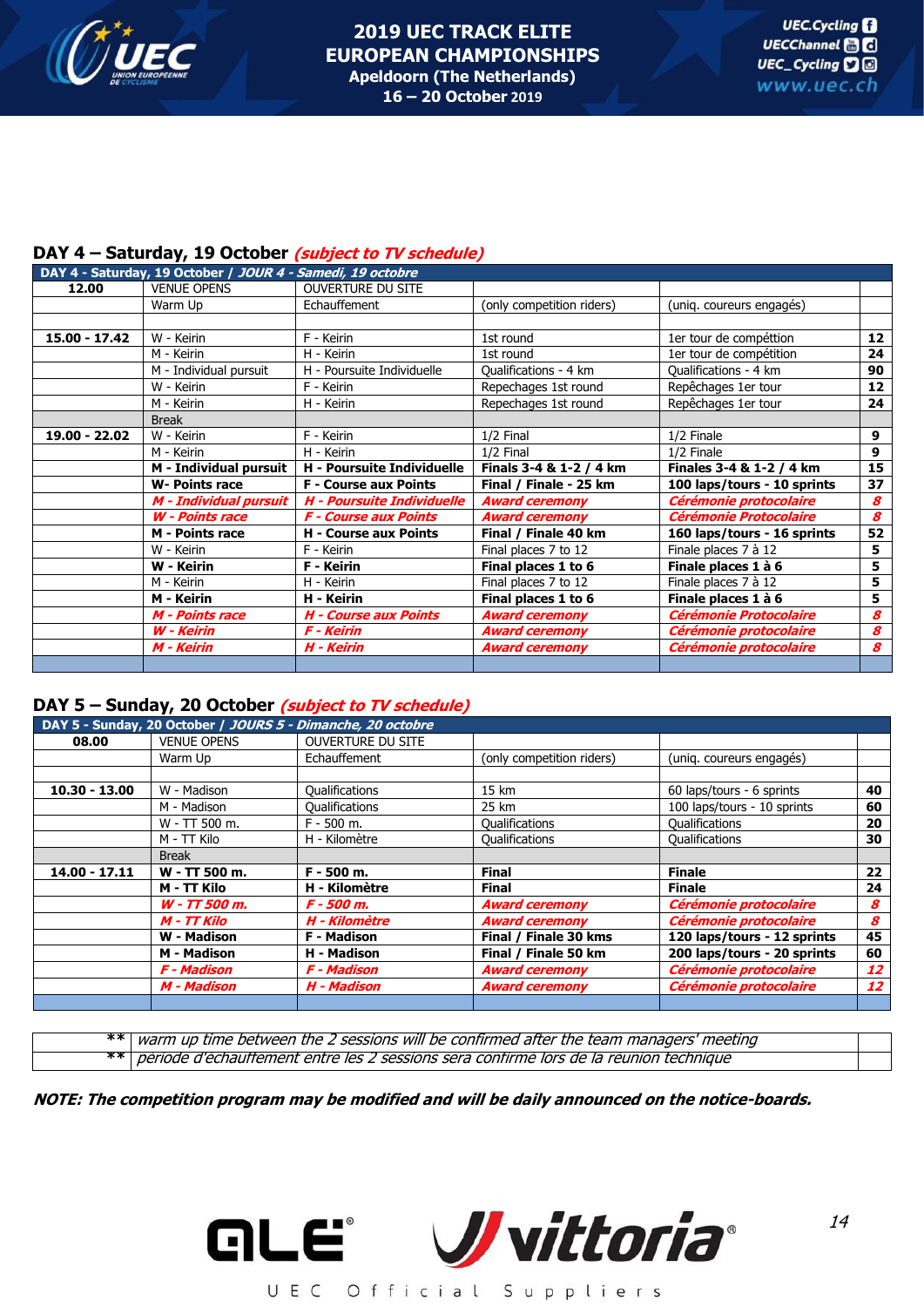

## **8. EVENT SPECIFIC REGULATIONS**

## **ARTICLE 1. GENERAL RULES**

1.1 The Union Européenne de Cyclisme in cooperation with Stichting Cycling Events Omnisport will organize the 2019 Track Elite European Championships for the following disciplines.

| <b>MEN</b>              | <b>WOMEN</b>            |
|-------------------------|-------------------------|
| Sprint                  | Sprint                  |
| Keirin                  | Keirin                  |
| <b>Team Sprint</b>      | <b>Team Sprint</b>      |
| 1 km TT                 | 500 m. TT               |
| Team Pursuit 4 km       | Team Pursuit 4 km       |
| Individual pursuit 4 km | Individual pursuit 3 km |
| Points Race             | Points Race             |
| Scratch                 | Scratch                 |
| Madison                 | Madison                 |
| Omnium                  | Omnium                  |
| Elimination race        | Elimination race        |

These Championships may be contested by riders entered by their National Federation as a National Team.

**1.2** Entries must be submitted by National Federations starting from **Monday 9 September until Sunday 6 th , October 2019, 23:59 CET** (riders, staff and NF Official Delegates) i[n http://uec.ch/en/registrations](http://uec.ch/en/registrations)

Entrants for European Championships shall hold licenses issued by a Federation affiliated to the UEC and have the nationality of the Federation doing the entry.

**1.3** National Federations may nominate the following riders / teams to the events:

| <b>Events</b>      | entered         | start             |  |
|--------------------|-----------------|-------------------|--|
| Sprint             |                 |                   |  |
| Keirin             |                 |                   |  |
| <b>Team Sprint</b> | 4 women / 5 men | 2 women* / 3 men* |  |
| 500 m. or Kilo     |                 |                   |  |
| Individual pursuit |                 |                   |  |
| Team pursuit       |                 | 4*                |  |
| Points race        |                 |                   |  |
| Scratch race       |                 |                   |  |
| Omnium             |                 |                   |  |
| Madison            |                 | つ*                |  |
| Elimination race   |                 |                   |  |

**\* = 1 team**

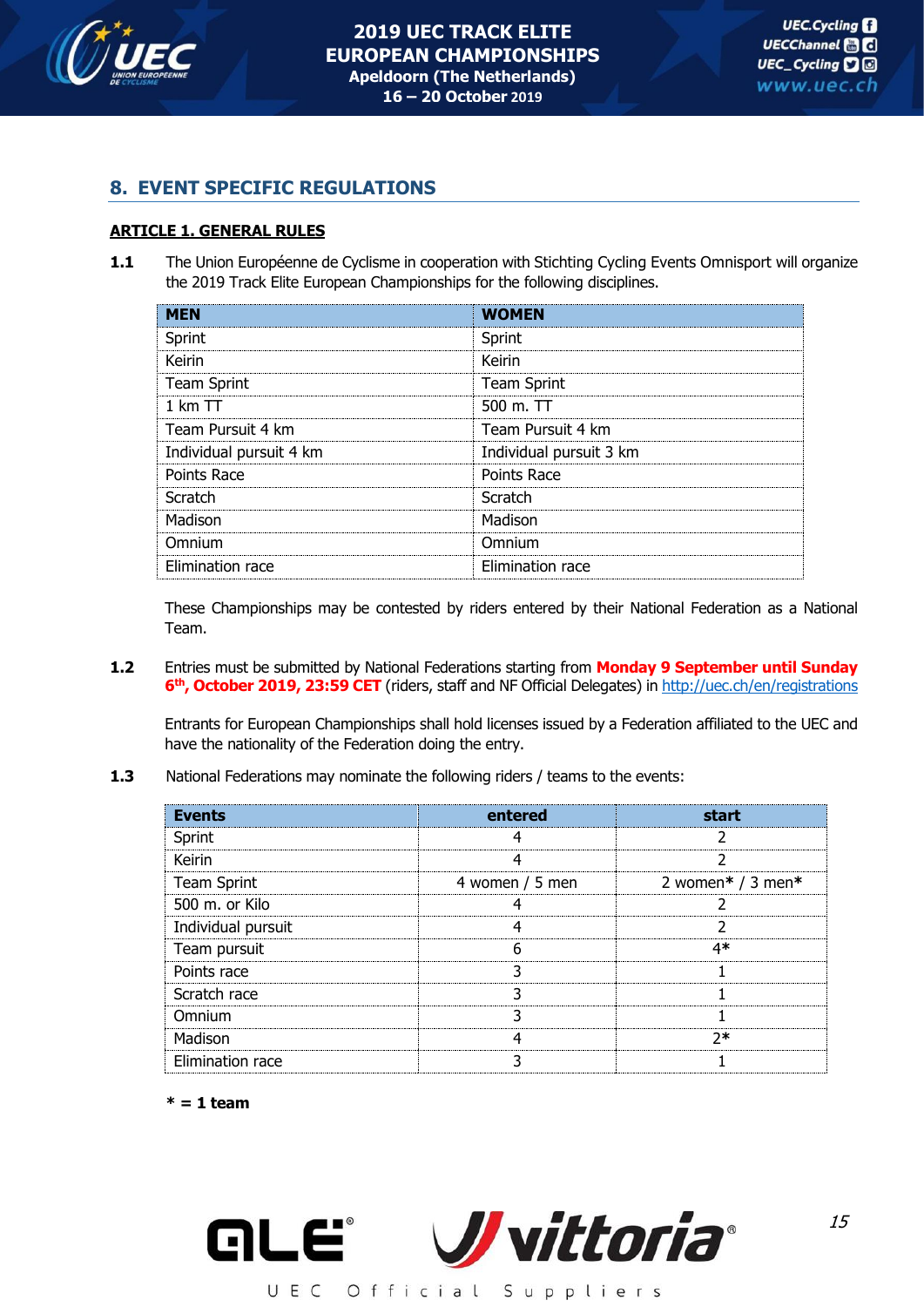

#### **Where the number of entries for an event exceeds the track limit, qualification heats will be added to the competition schedule.**

- **1.4** The riders to contest each Championship shall be confirmed by an official of their Federation, to the Commissaires, during the confirmation procedure, before the start of the Team Managers meeting.
- **1.5** Riders ages shall be calculated as defined by the UCI rules. Generally, the age of a rider shall be determined by the difference between the year of the event and the year of birth of the rider.
- **1.6** Nevertheless, taking into account the UCI rules, articles 1.1.034, 3.2.001, 3.4.004, 9.2.024, 11.1.003 and in accordance with the UCI, the participation at the U23 competitions shall be open to riders of 18 and over.

#### **1.7 Body numbers – Clothes**

The riders are obliged to use the body-numbers which will be supplied by the organization. Changes to these and clothes are not allowed. Riders must compete in their national jersey.

Riders shall wear one (1) body number in the following events:

Kilo and 500 m. TT, Individual Pursuit, Team Pursuit (each rider one number), Team Sprint (each rider one number).

Riders shall wear two (2) body numbers in all other races, Omnium included.

The riders competing in Madison will receive dedicated body numbers.

#### **1.8 Publication**

All results, rankings and communiqués will be available in pigeons holes assigned per event.

Results will also be published on the UEC website: [www.uec.ch](http://www.uec.ch/) and on the official live timing website: [www.veloresults.com](http://www.veloresults.com/)

#### **1.9 Unforeseen**

In those events in which the regulations not specify, the commissaires panel, in conjunction with the UEC Technical delegate and the organization (where applicable), will decide.

#### **ARTICLE 2. EVENTS REGULATIONS**

#### **2.1. Sprint**

The best 28 riders (to be confirmed in accordance with the number of entries) in the qualifying round shall contest the competition.

#### **2.2. Individual Pursuit**

The Championships shall be conducted as follows: the two fastest riders in the qualifying round will contest the final for first and second place and the next two fastest riders will contest the final for third and fourth place.

The remaining riders will be classified in accordance with the times recorded in the Qualifying Round.

#### **2.3. TT Km and 500 m.**

The Championships will include a Qualification round and the Finals, according to the UCI Regulations articles 3.02.004, 3.02.006, 3.02.006bis

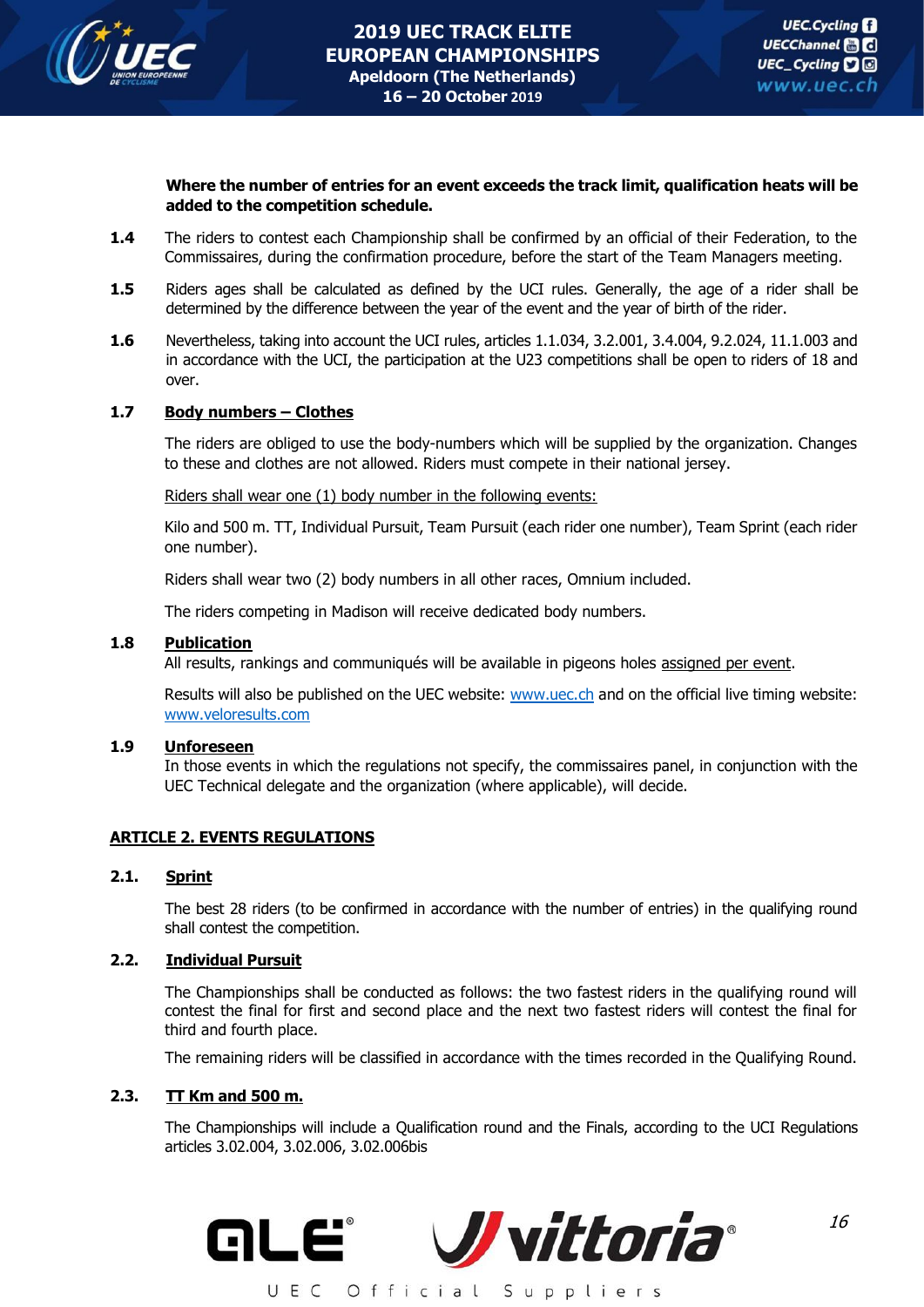

#### **2.4 Points Races**

The Championships will be conducted in accordance with the UCI Regulations.

#### **2.5 Keirin**

The Championships will be conducted in accordance with the UCI Regulations.

#### **2.6 Scratch Race**

The Championships will be conducted in accordance with the UCI Regulations.

#### **2.7 Team Pursuit**

The Championships will be conducted in accordance with the UCI World Championships Regulations.

#### **2.8 Team Sprint**

The Championships will be conducted in accordance with the UCI World Championships Regulations, including the Qualifications, the  $1<sup>st</sup>$  Round and the Finals according to the UCI Regulations article 3.02.045.

#### **2.9 Omnium**

The Championships will be conducted in accordance with the UCI Regulations.

Where the number of entries for an event exceeds the track limit, all riders entered shall first participate in qualifying Points Race heats run over the distance and with the number of sprints, as per the regulations for Points Race qualification heats. The heats shall be run in such a way so as to qualify up to the track maximum number of riders, without necessarily qualifying the maximum number of riders permitted. An equal number of riders shall qualify from each heat to participate in the Omnium.

All riders not qualifying to participate in the Omnium shall be placed jointly in last position. Any riders not finishing any of the qualifying rounds shall not be placed (DNF).

#### **2.10 Madison**

One (1) team per nation may contest each championship.

The distances for each championship are:

Women Elite 30 km / 120 laps / 12 sprints Men Elite 50 km / 200 laps / 20 sprints

In case of qualifying heats, the distance shall be 50% of the distance of the final.

#### **2.11 Elimination race (as a Championship)**

For the start of the race, riders shall line up in single file along the railing and in the sprinters lane.

The coaches holding their rider in the sprinters lane are followed to push them during the start but from a standstill position (2 feet on the ground at the same time).

The order of the riders shall be determined by drawing lots during the Team Managers' meeting as follows:

- $\bullet$  1<sup>st</sup> draw teams present at the Team Managers' meeting
- $\bullet$  2<sup>nd</sup> draw teams not present at the Team Managers' meeting

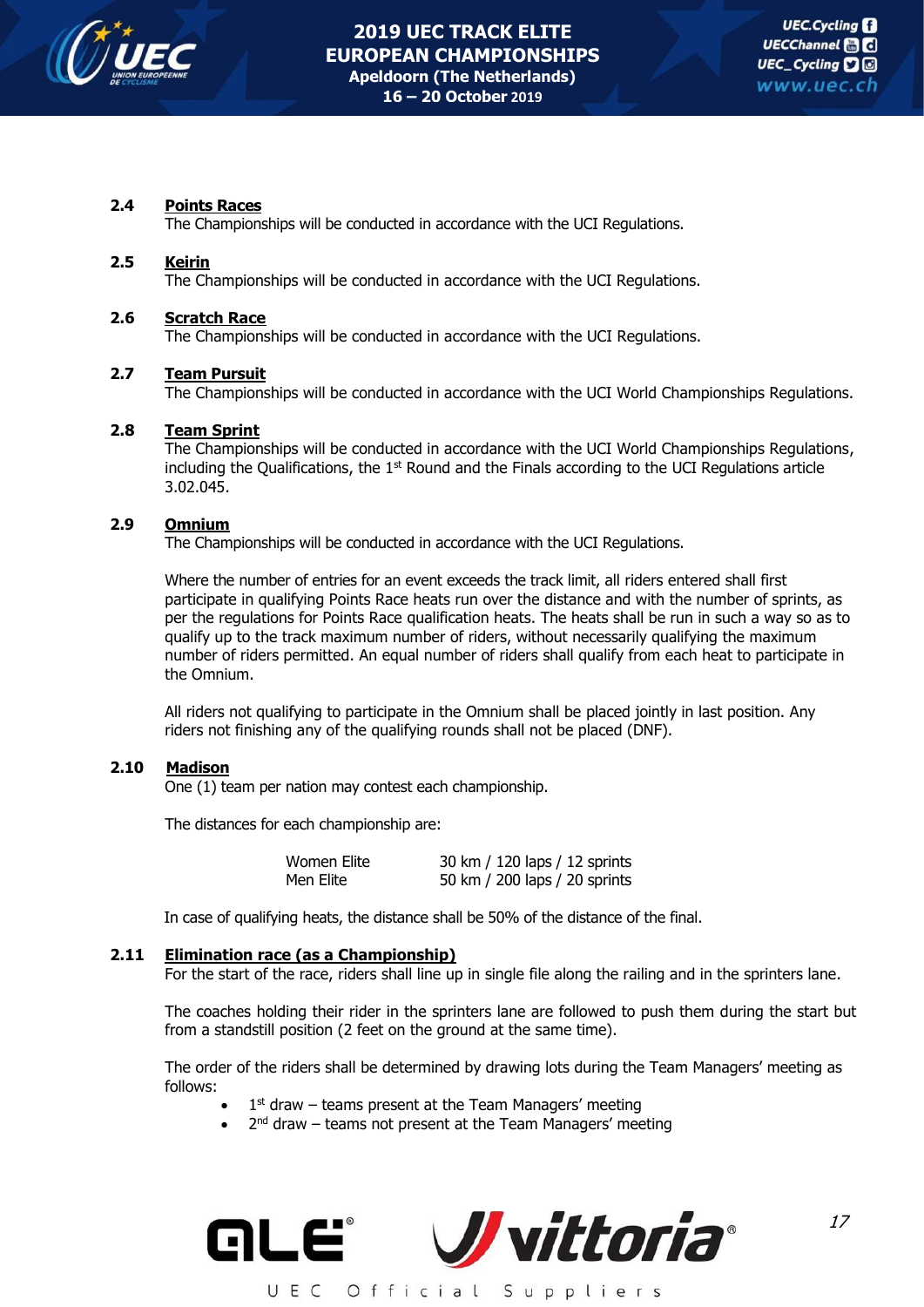

#### **ARTICLE 3. AWARDS**

#### **Jersey and medals**

Every European Championship will be awarded for: The 1<sup>st</sup> place: Champion(s) jersey and Gold medal The 2nd place: Silver medal The 3<sup>rd</sup> place: Bronze medal

Winners are obliged to be in time for the awards ceremony.

Riders must present themselves in race clothing, wearing their national jersey and shall not wear a helmet, a cap a headband or glasses until they leave the podium ceremony area.

#### **Table of Prize Money**

| <b>Place</b> | <b>Individual</b><br>events | <b>Men Team</b><br><b>Sprint</b><br>(3 riders) | <b>Women Team</b><br><b>Sprint</b><br>(2 riders) | Team<br><b>Pursuit</b> | <b>Madison</b> |
|--------------|-----------------------------|------------------------------------------------|--------------------------------------------------|------------------------|----------------|
| 10           | € 670,00                    | € 885,00                                       | € 590,00                                         | € 1'180,00             | € 885,00       |
| າ∘           | € 335,00                    | € 450,00                                       | € 300,00                                         | € 580,00               | € 450,00       |
| 3°           | € 180,00                    | € 225,00                                       | € 150,00                                         | € 300,00               | € 225,00       |

#### **ARTICLE 4. ANTIDOPING**

The UCI antidoping regulations are entirely applicable to the event.

The antidoping tests will take place at the Velodrome Antidoping Station located at door 5a, team entrance, ground floor.

The anti-doping controls will be under the responsibility of the Cycling Anti-Doping Foundation (CADF).

An official Communiqué will be distributed by the appointed DCO.

#### **ARTICLE 5. PENALTIES**

The UCI penalty scale is the only one applicable.

#### **ARTICLE 6. RESPONSIBILITIES**

The organizer and UEC will not, under any circumstances, be liable to any accidents or damage that occurs during training and competitions.

The organizers and UEC decline all responsibilities towards the riders and others in case of an accident.

For all cases not covered by these specific regulations, the UCI rules will apply. Any problems will be solved between the organizers, the Commissaires Panel and UEC officials.

Lausanne (SUI), 02.09.2019